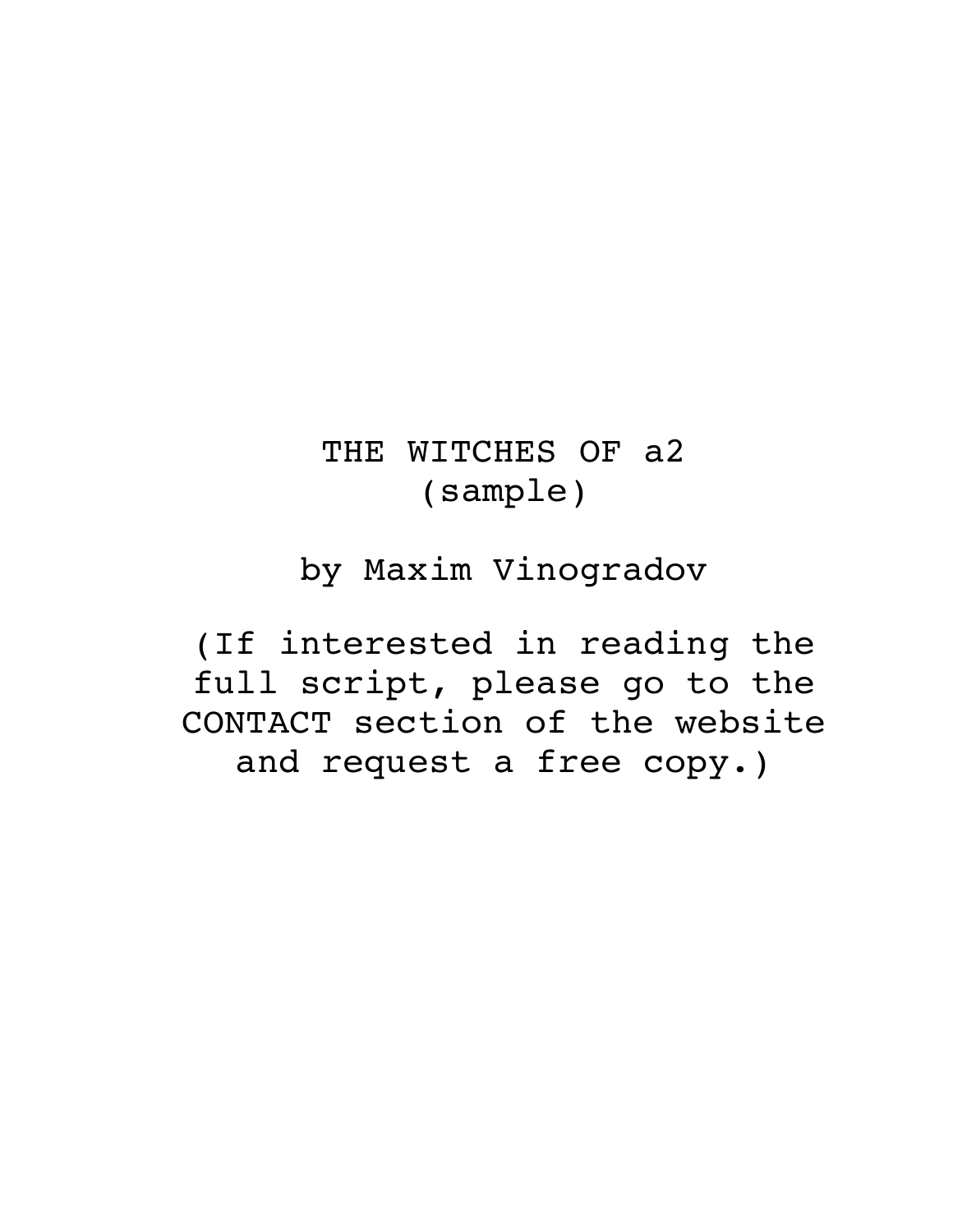#### FADE IN:

EXT. YARD SALE - BEFORE SUNRISE

An ODD WOMAN (50s) sets up a folding table in her front yard, surrounded by EMPTY CASKETS, LAMPS COVERED IN THORNS, ANCIENT BOOKS, etc. There's a massive, wooden CRATE behind her.

The Odd Woman has sun-aged skin and dyed black hair with brilliant, gray roots peeking out. Her floral tank top screams Michigan lakefront trailer.

She sits on a lawn chair and looks at the horizon, grumpily POPPING A BOTTLE OF CHAMPAGNE.

> ODD WOMAN (to the crate) Don't worry. I'll be sober when she gets here.

As the sun peeks out of the tree line, the Odd Woman grunts and gulps from the foaming bottle.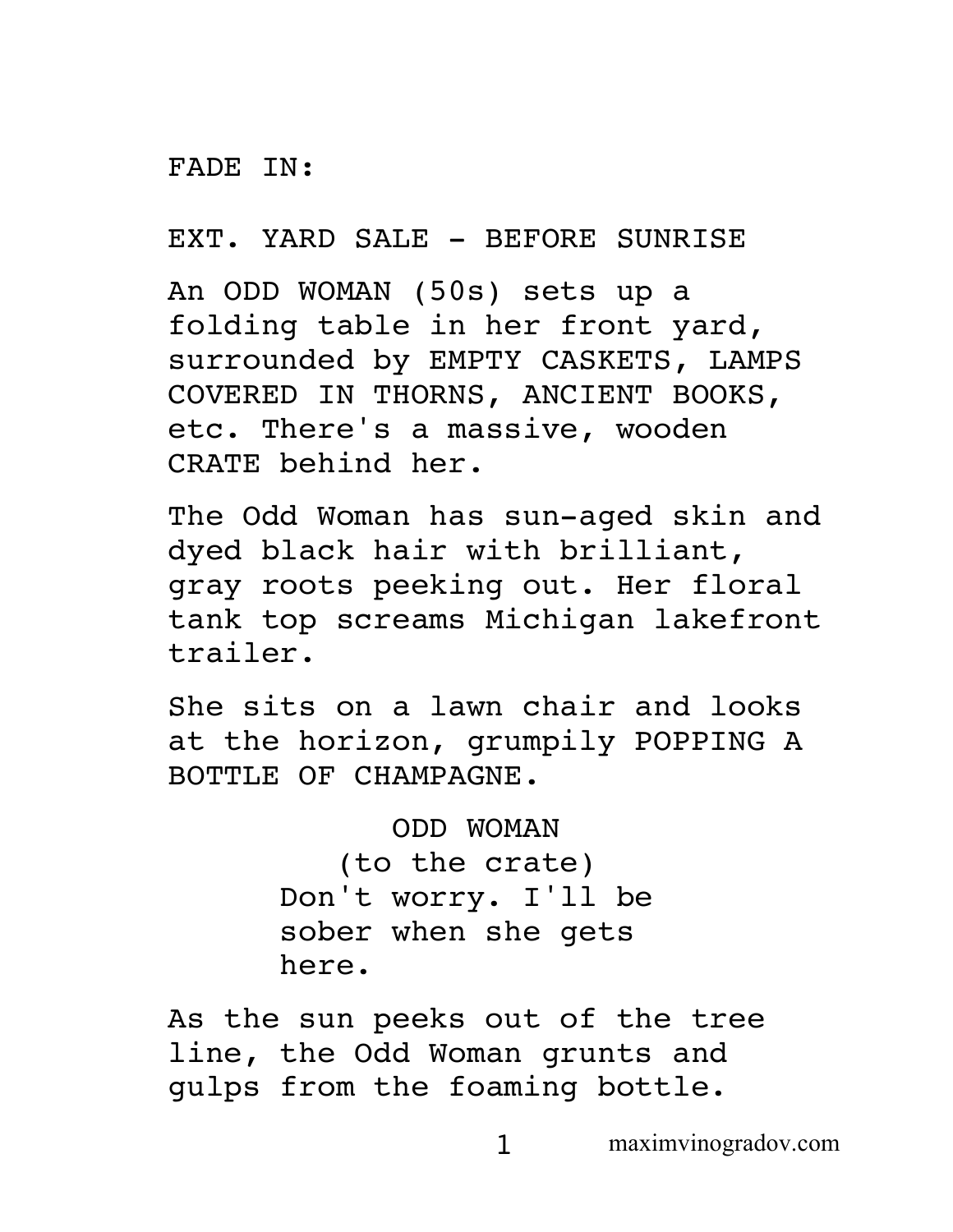# INT. LILY'S ROOM - SUNRISE

LILY (20) stands in front of the full-length mirror on her closet door, looking at her CHEAP WITCH COSTUME. She touches the fabric, feeling its inauthenticity.

She's the spitting image of a young Judy Garland, for that reason having to assert herself as rebellious, uncaring, the anti-Dorothy. She pulls a wisp of hanging fabric from the witch cloak, the freeing thread approaching its seam.

An 8:00AM PHONE ALARM sets off its jingle, revealing that today's OCTOBER 30TH. Lily grabs her phone and taps her screen a few times, putting the now silent phone to her ear.

She waits, closing the closet door so the mirror is gone, JAMMING THE DOOR ON HER MIDDLE FINGER.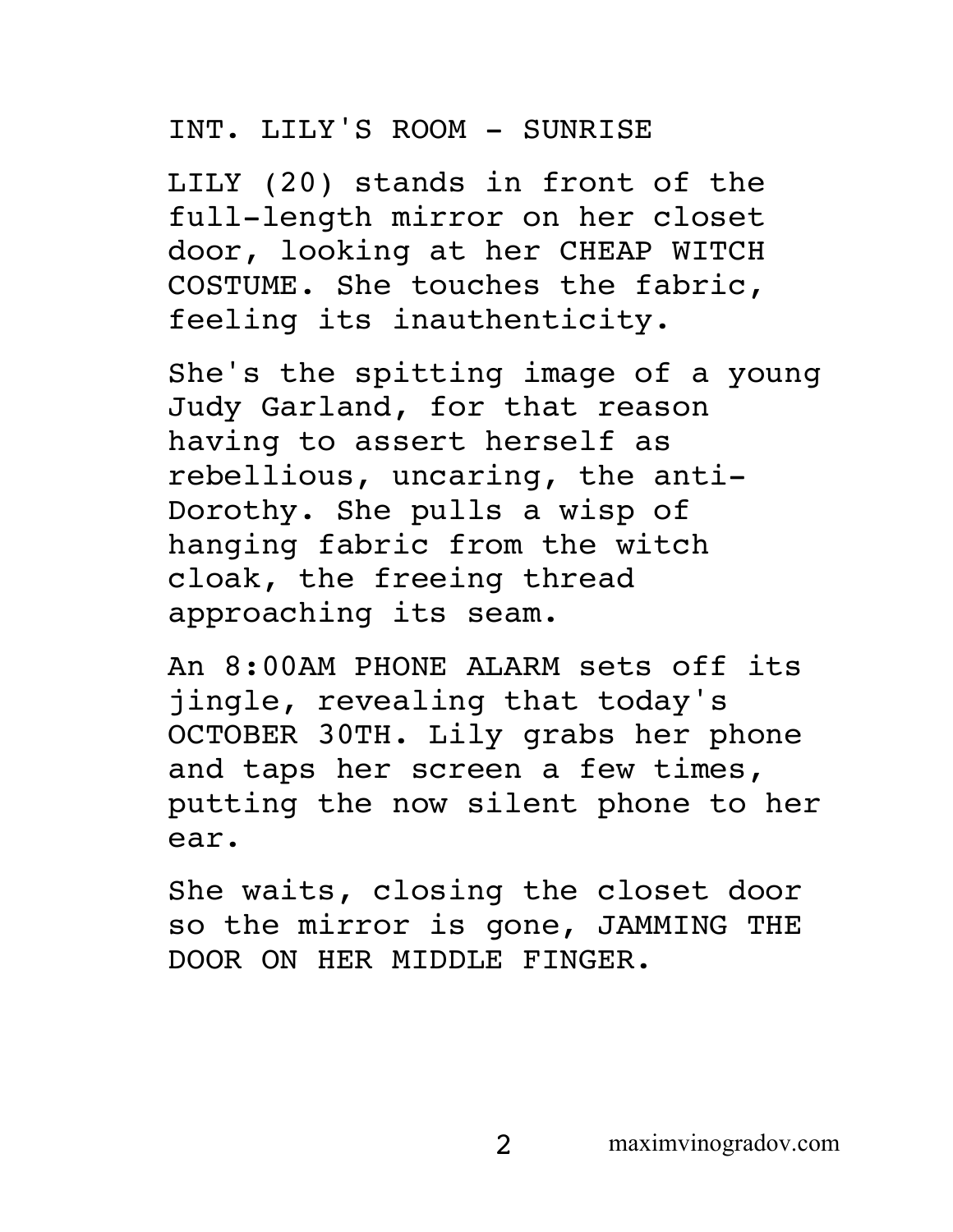# LILY (grabbing finger) God fucking darn it!

Lily restrains herself from exclaiming more as a voice comes on the other end of the phone.

INT. CAMPUS POLICE STATION - MORNING

Lily, still in her witch costume, sits at a Campus Police Station holding a SEALED CUP OF URINE.

OFFICER ANDREWS (40s) opens his office door holding a clipboard.

ANDREWS

Lilith?

Lily stands.

EXT. CAMPUS POLICE STATION - MORNING

Lily walks outside to the chilly Fall morning, pulling her witch hat down over her ears.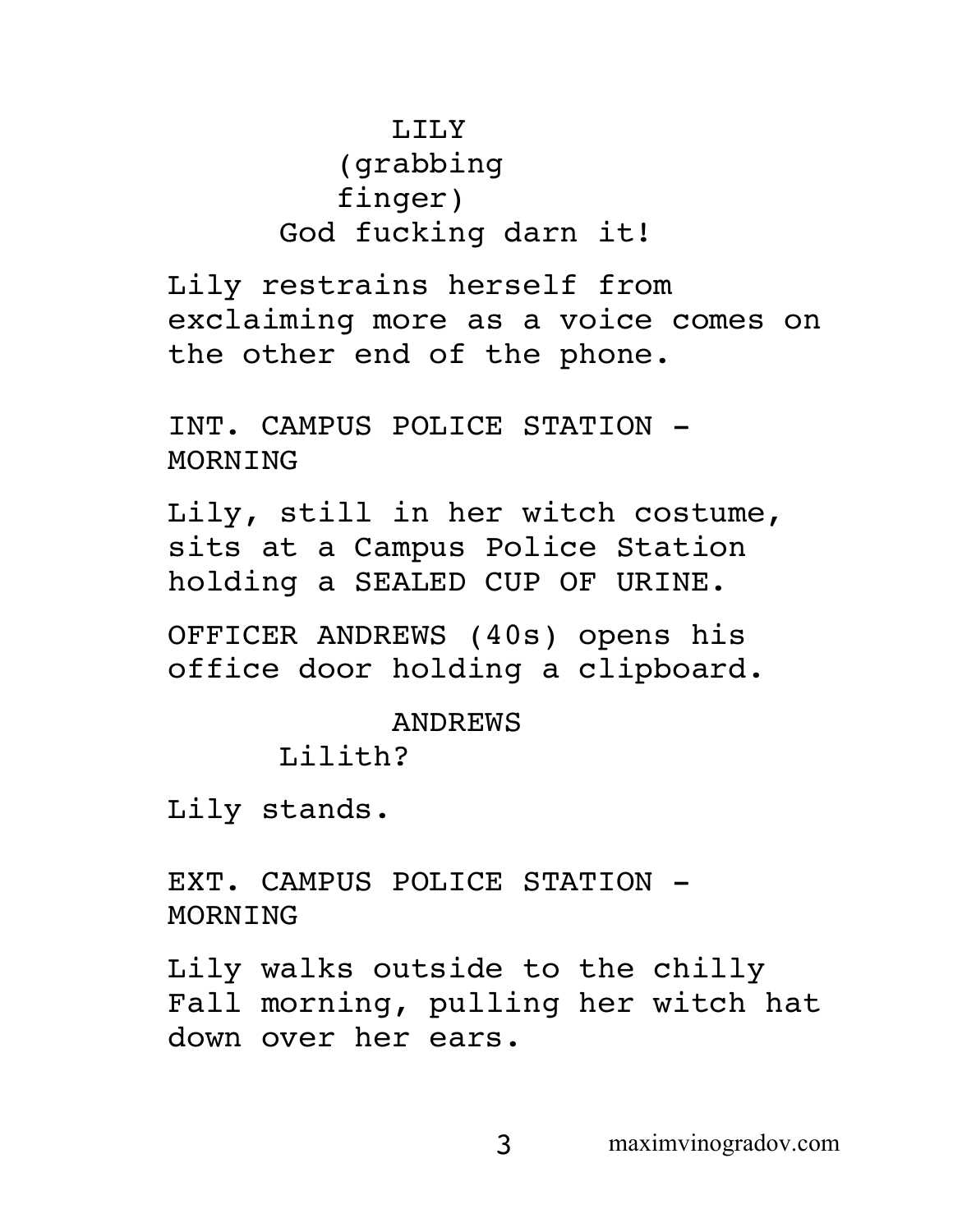EXT. LILY'S NEIGHBORHOOD - MORNING

Lily walks past the yard sale, the Odd Woman now sleeping in the lawn chair.

At the next house over, MARILYN (21), MARY-LYNN (21), and BELLA (21) are on their SORORITY HOUSE porch. Bella has a WHITE dress with a SALT SHAKER cutout taped on, Marilyn with a GREEN/LIME combo, Mary-Lynn with GOLD/JOSE CUERVO.

Lily walks past them, heading to her house right next door.

The three see Lily and stare. Lily slows to a halt. The two parties look at one another, saying nothing.

```
BELLA
   (breaking 
   tension)
Hey, Lily!
```
Lily continues walking to her own porch.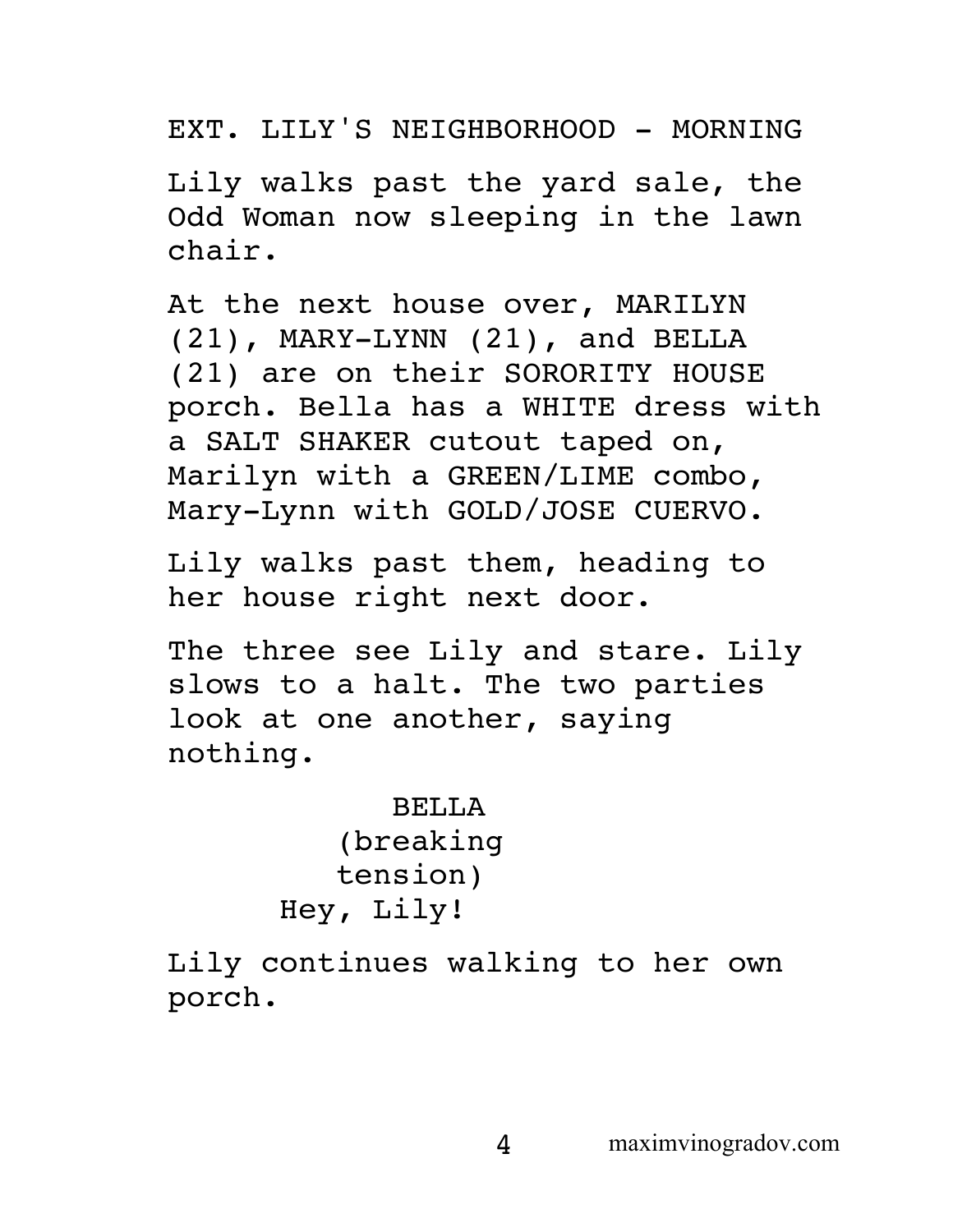Hey, Marilyn! Maryhyphen-Lynn! Bella! How's the house doing?

# BELLA

Oh, it's... good!

# MARY-LYNN

Better than ever. How are the freshmen?

Lily stops walking, looking to the sorority girls.

# LILY

No, I'm thinking of joining this new sorority now: S.T.D. No wait, Hyphen: you're in that, right?

# MARILYN

If you wanted to stay in Epsilon --

# LILY

Right! What am I supposed to do

5 maximvinogradov.com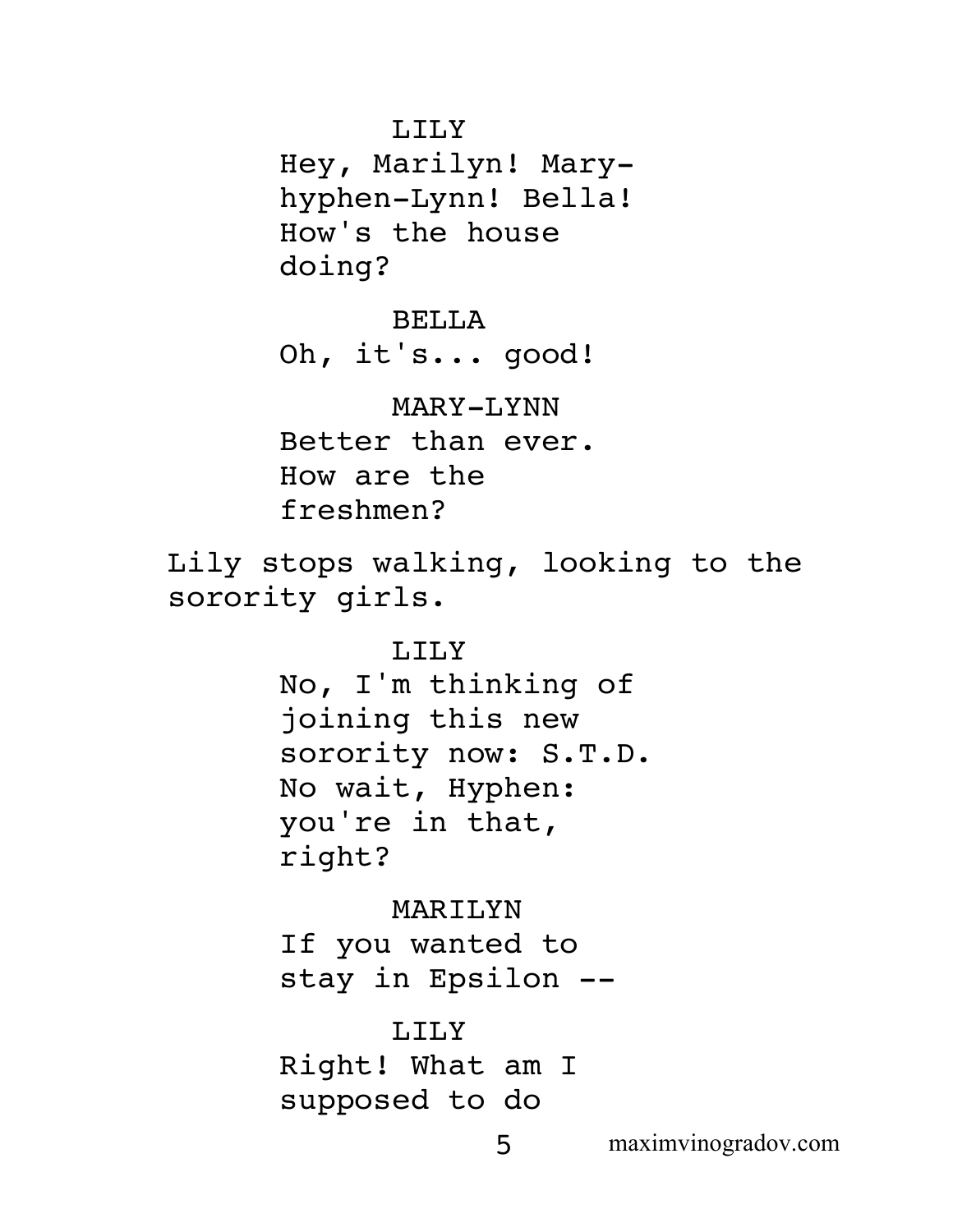without Strawberry Lemonade Svedka? Great costumes, by the way. Love how you just taped shit and pretended that counted as creativity.

#### MARY-LYNN

Yeah, that girl ya stalk; is Party City supposed to get her off?

Lily GRIPS HER BRUISING FINGER IN HER FIST and takes a step towards their porch, but holds herself back. Mary-Lynn smirks and goes back inside the sorority house.

#### MARILYN

Epsilon has a very strict... don't get arrested policy. Which we had to make when you got arrested.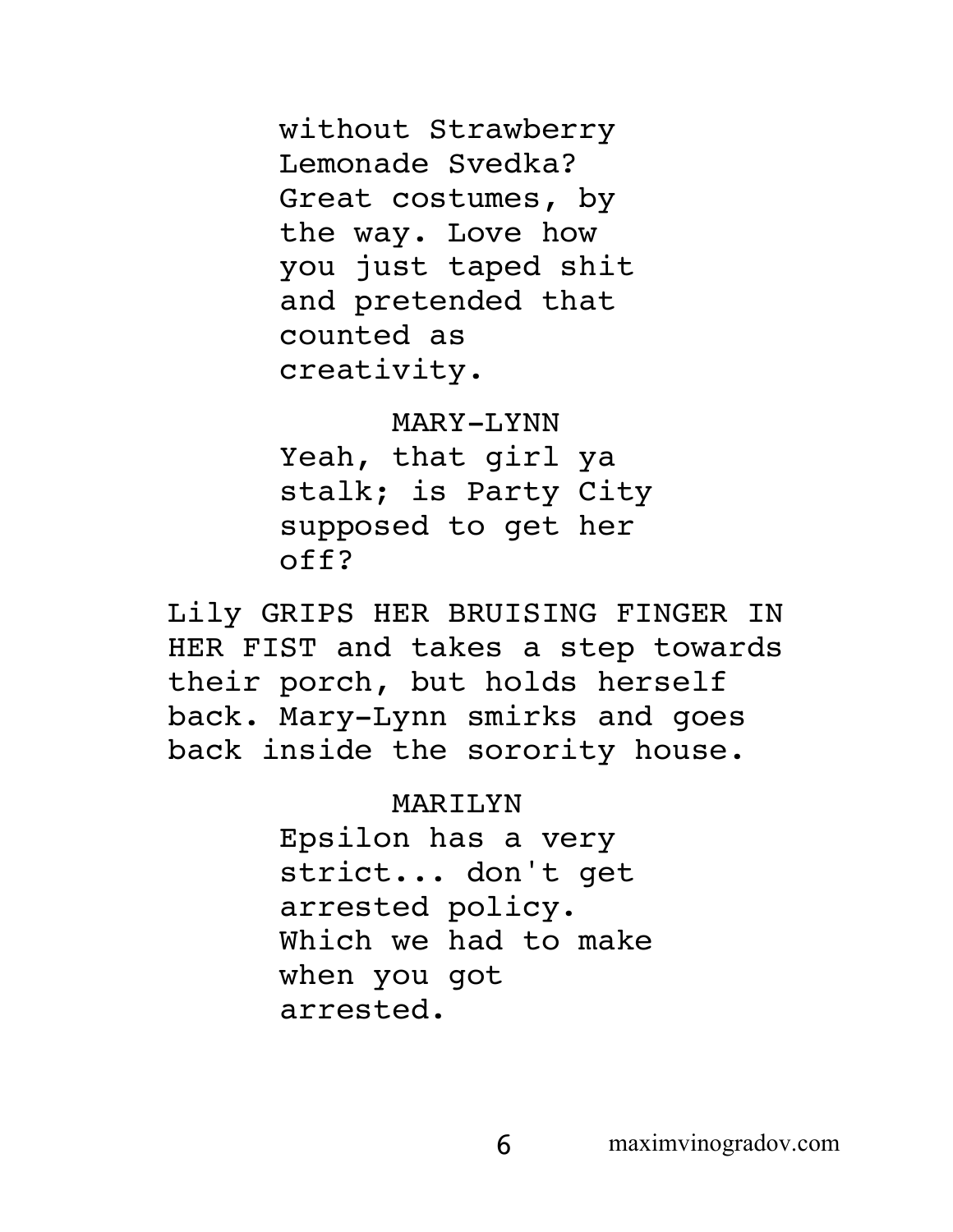This is my give-ashit face about fucking Epsilon's policies.

MARY-LYNN (O.S.) (from inside their house) You can't stay in Epsilon if you steal a cop's badge! (sing-song) What an easy policy, Epsilon!

### LTLY

He took my fake, ya dumb skank! I'm not just gonna let that -- And no one fucking asked you!

MARY-LYNN (sticking her head through the window) You fucked us all, asshole! We're not supposed to be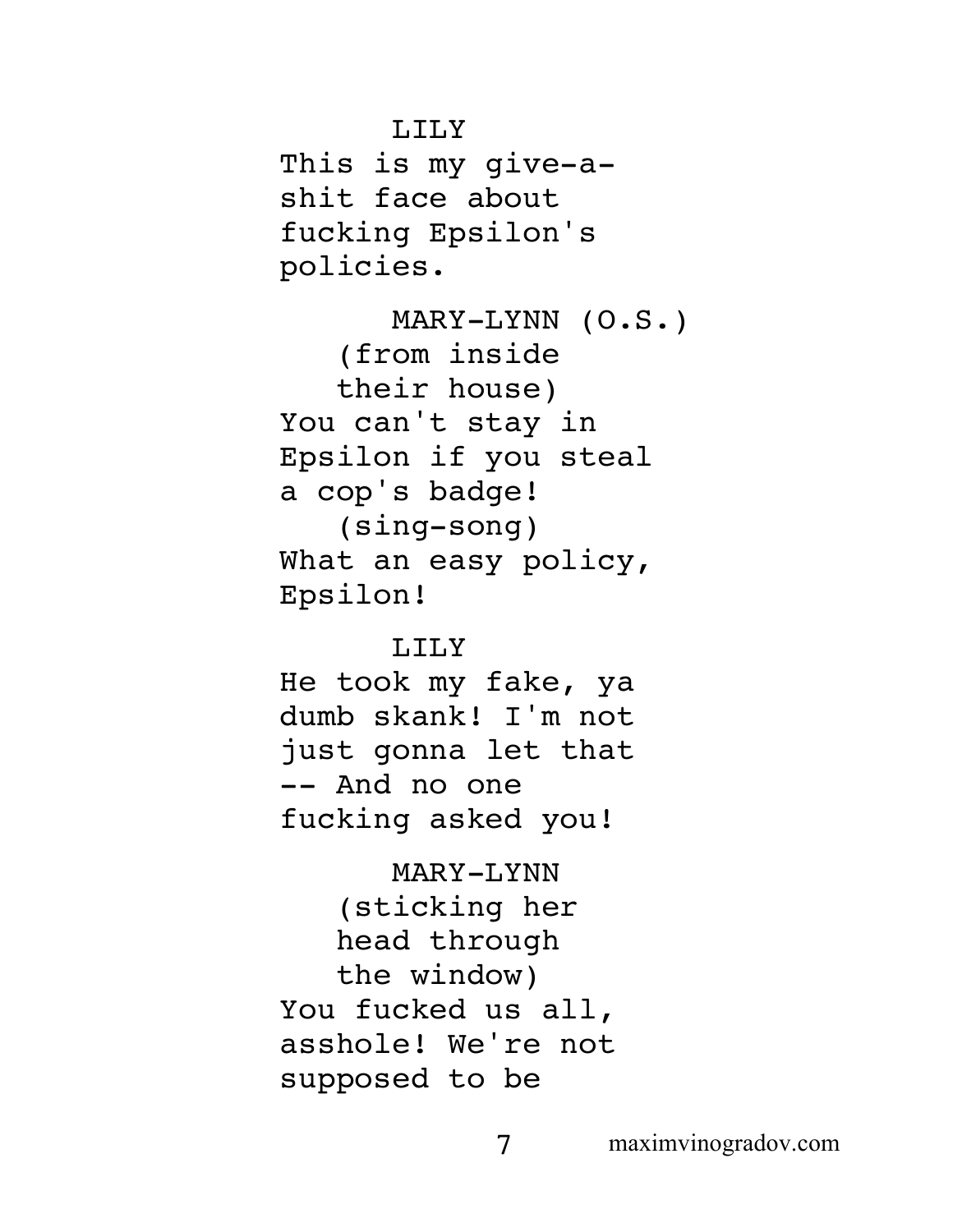throwing parties! We're like one step away from damnation. Just cause you're such a selfish goddamn bitch.

Mary-Lynn brings her head back in.

MARILYN I just *don't* get why you had to move *right* next door.

Marilyn goes into their house. Bella looks to Lily.

# BELLA

(nervous) Hey...! Hope you're doing okay!

Lily looks to Bella, then goes in her own house.

# INT. LILY'S HOUSE - LATER

Lily finishes changing out of the witch costume, throwing on a jean jacket and black skirt. She feels the witch costume again, then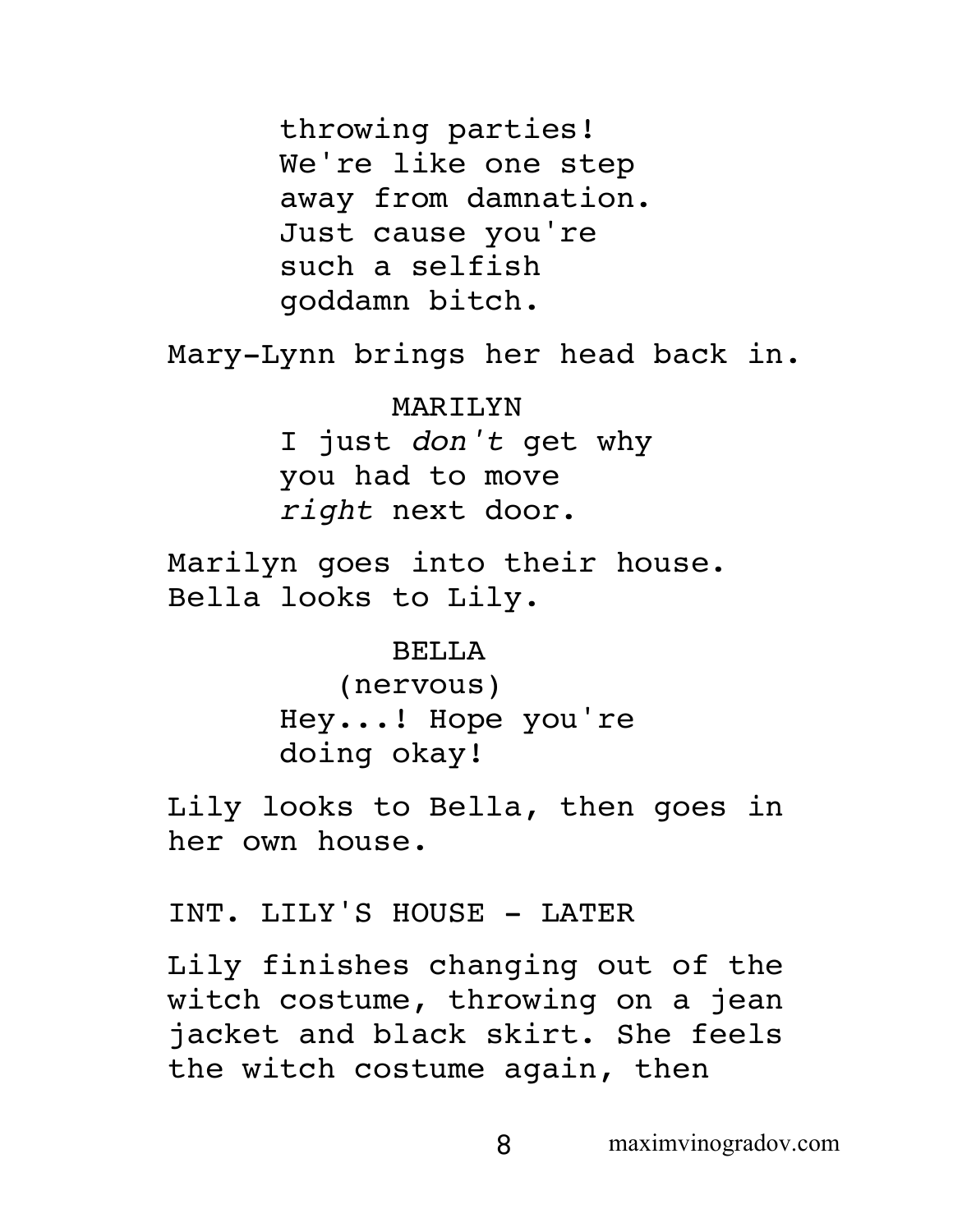shoves it back into its PARTY CITY BAG.

Lily grimaces, looking to her BRUISING FINGER.

> TOBY (O.S.) Careful! Science is safety!

Lily looks out the window to see TOBY (18) under a tree and TONY (18) holding a DRONE REMOTE. Both are dressed as LUIGI from Super Mario Bros.

Lily sees a BUNNY RABBIT on the tree branch far, far above Toby as Tony's drone bumps into the branch.

# T.TT.Y

Oh, no.

EXT. LILY'S HOUSE - BACKYARD -MORNING

Lily runs out the backdoor and to the tree. Tony's drone bumps the branch harder, shaking it.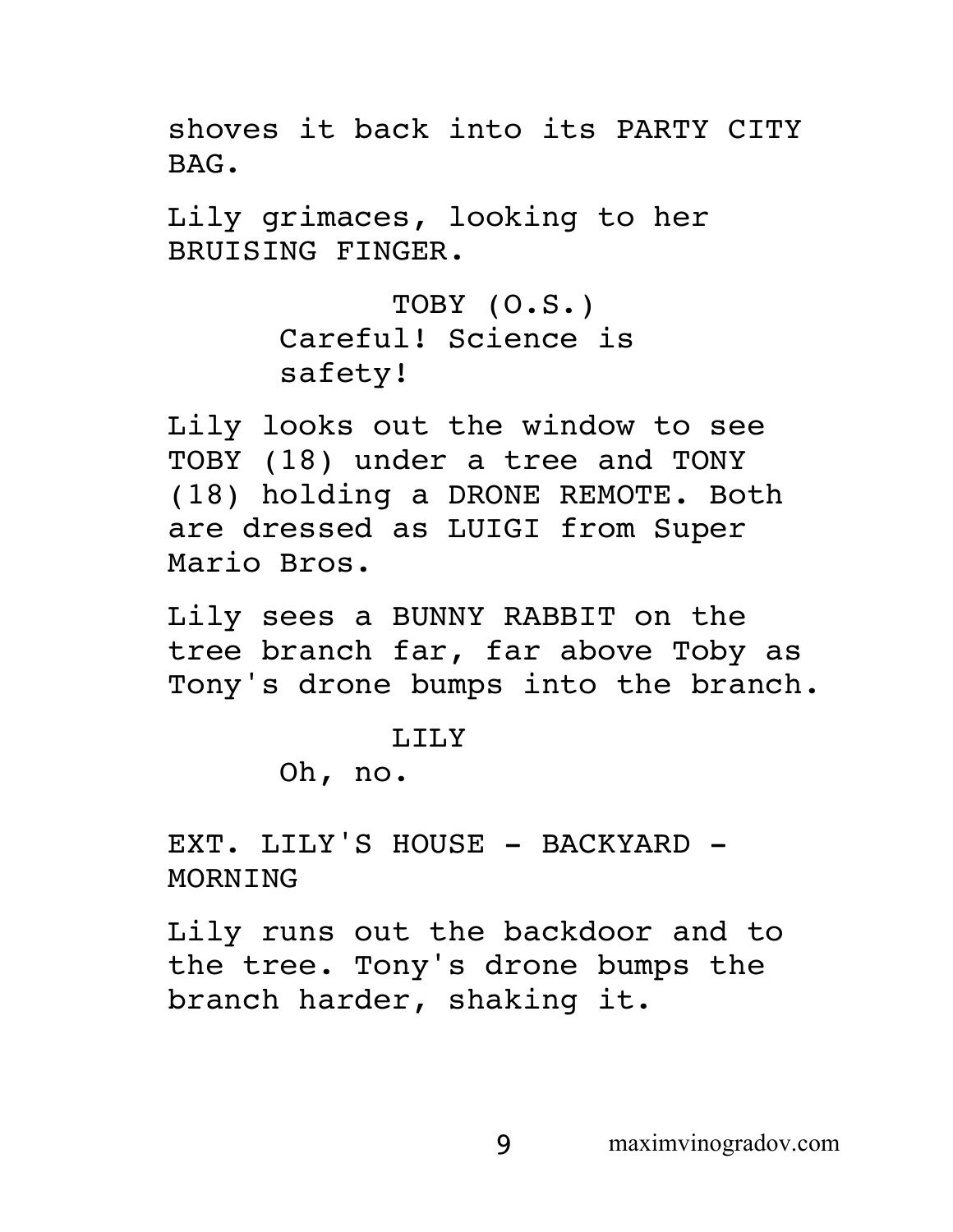TOBY! Did you two put that fucking bunny in the tree?!

# **TONY**

I'm Tony, and no -- Roger jumped off my drone!

# TOBY (squinting at sky)

*I'm* Toby!

# LILY

Why was he on a drone?!

# **TONY**

To see if cats always land on their feet! Closest thing we had was Toby's bunny!

# **TOBY**

I can't concentrate when you're yelling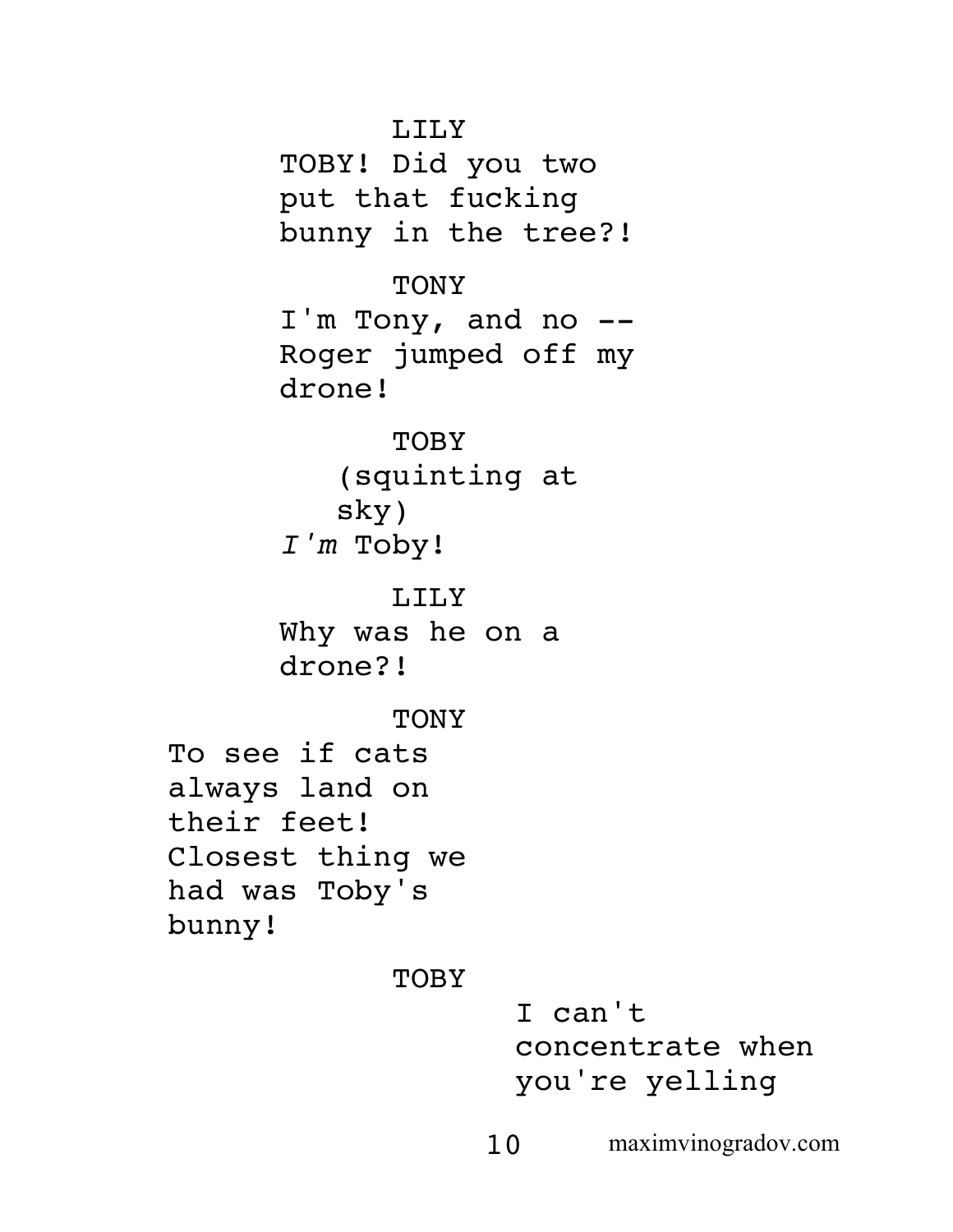and the sky is so bright!

#### TONY

It's fine! I'm an absolute master at claw games! This is the same!

**TOBY** They're where he got our mustaches!

#### LILY

This is the same as fucking *what* now?

Tony's drone hits the branch as Toby can't take it anymore and SHIELDS HIS EYES. A flailing bunny HITS THE GROUND.

CUT TO:

EXT. YARD SALE - SAME TIME The Odd Woman wakes with a start. ODD WOMAN Wait a minute...! The Odd Woman turns to the crate.

11 maximvinogradov.com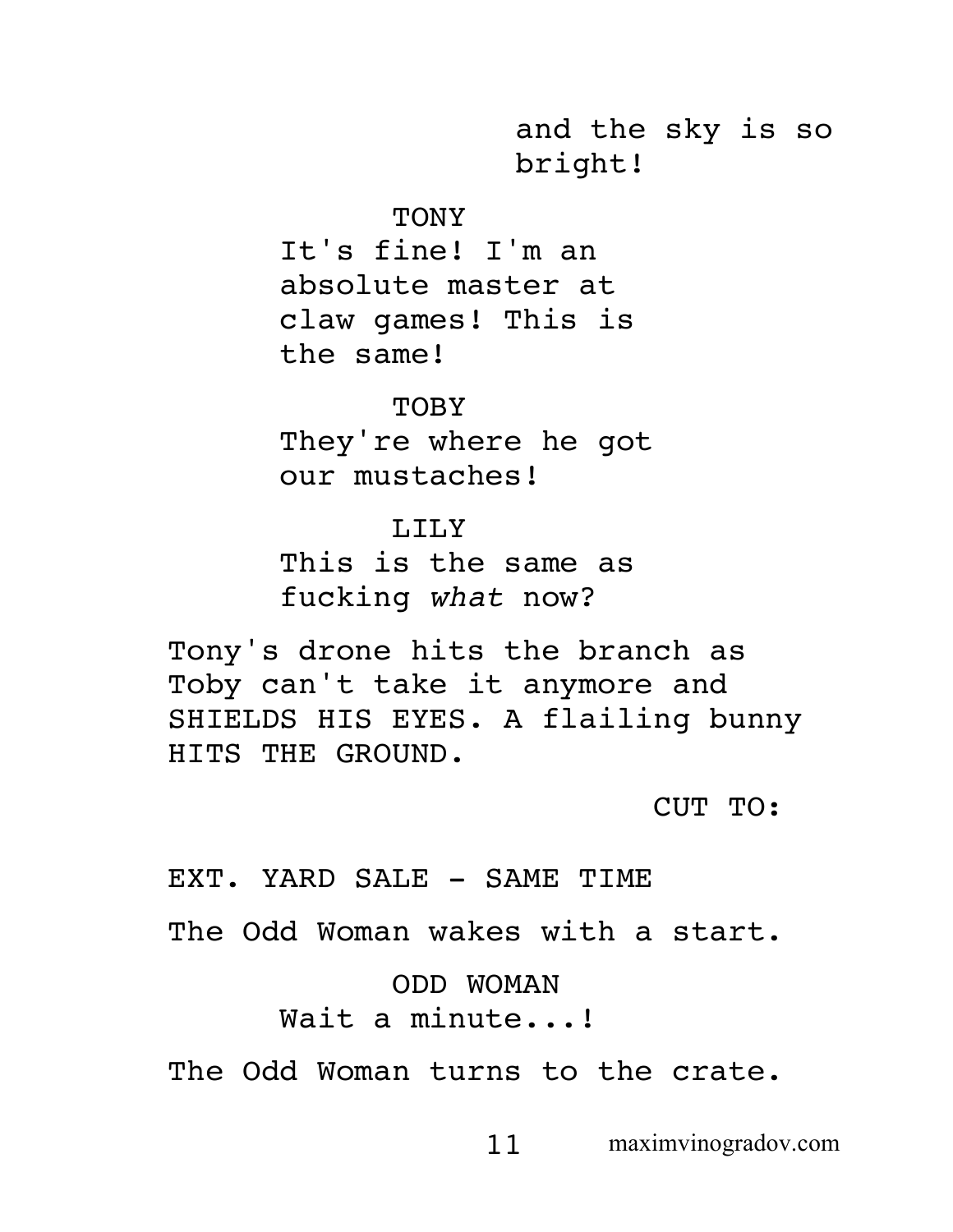ODD WOMAN Aw, junks. Did she come by yet? Did I miss it?

After no response from the crate, the Odd Woman looks down at the bottle of champagne: about halffull.

CUT TO:

INT. LILY'S HOUSE - UPSTAIRS -LATER

A printed PORTRAIT OF THE BUNNY lies on a beer pong table, YANKEE CANDLES around it. Tony plays BAGPIPE MUSIC from his phone. Toby has his hand over his heart.

Lily sits facing out on the windowsill, trying to be separated from this.

**TONY** 

Roger was a good bunny. We only had him for these past few weeks, but Toby had him for a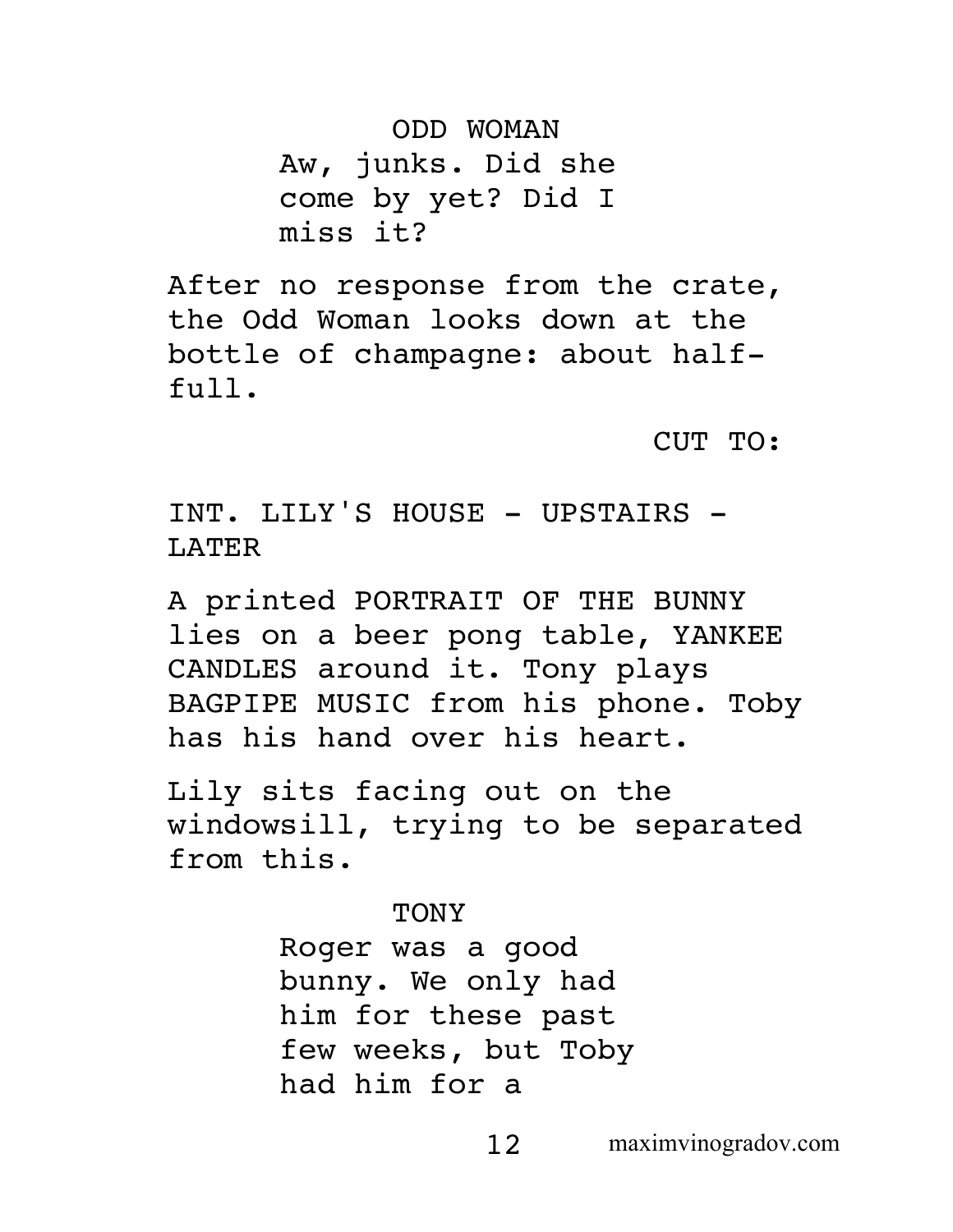childhood. And I think we all learned something... At least I did.

Toby nods.

TONY

Bunnies, and therefore probably cats, don't land on their feet. This myth, brought to us by our own Toby, has been officially busted.

Toby presses a stamp on ink, then STAMPS ROGER'S PORTRAIT. Across Roger's forehead, it now says "BUSTED."

EXT. LILY'S HOUSE - BACK ROOF -SAME TIME

Lily stares into the other house behind them, where the poster child of Hot Topic, CHRISTINE (20) is on her laptop.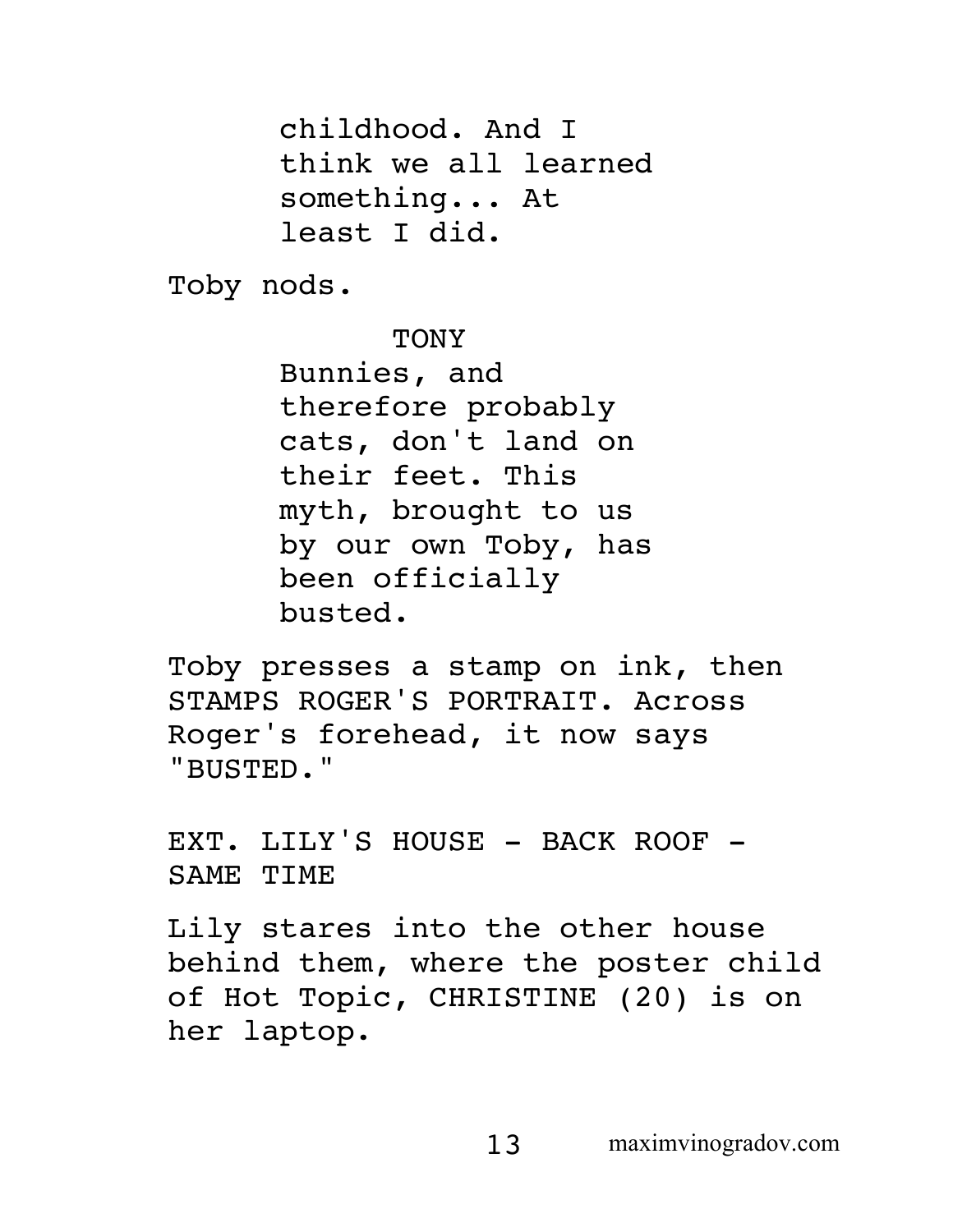Lily uses her BRUISING FINGER to trace a heart on her thigh.

Lily quickly looks away before Christine notices her staring. Christine opens the window and Lily can hear NIRVANA's "ALL APOLOGIES" playing from inside Christine's room.

#### CHRISTINE

Hey!

LILY (trying to be casual) Oh! Hey, Christine...

# CHRISTINE

Hey, I can't remember; you're going to your sorority party tonight... right? Or... are you coming to my Devil's Night pregame?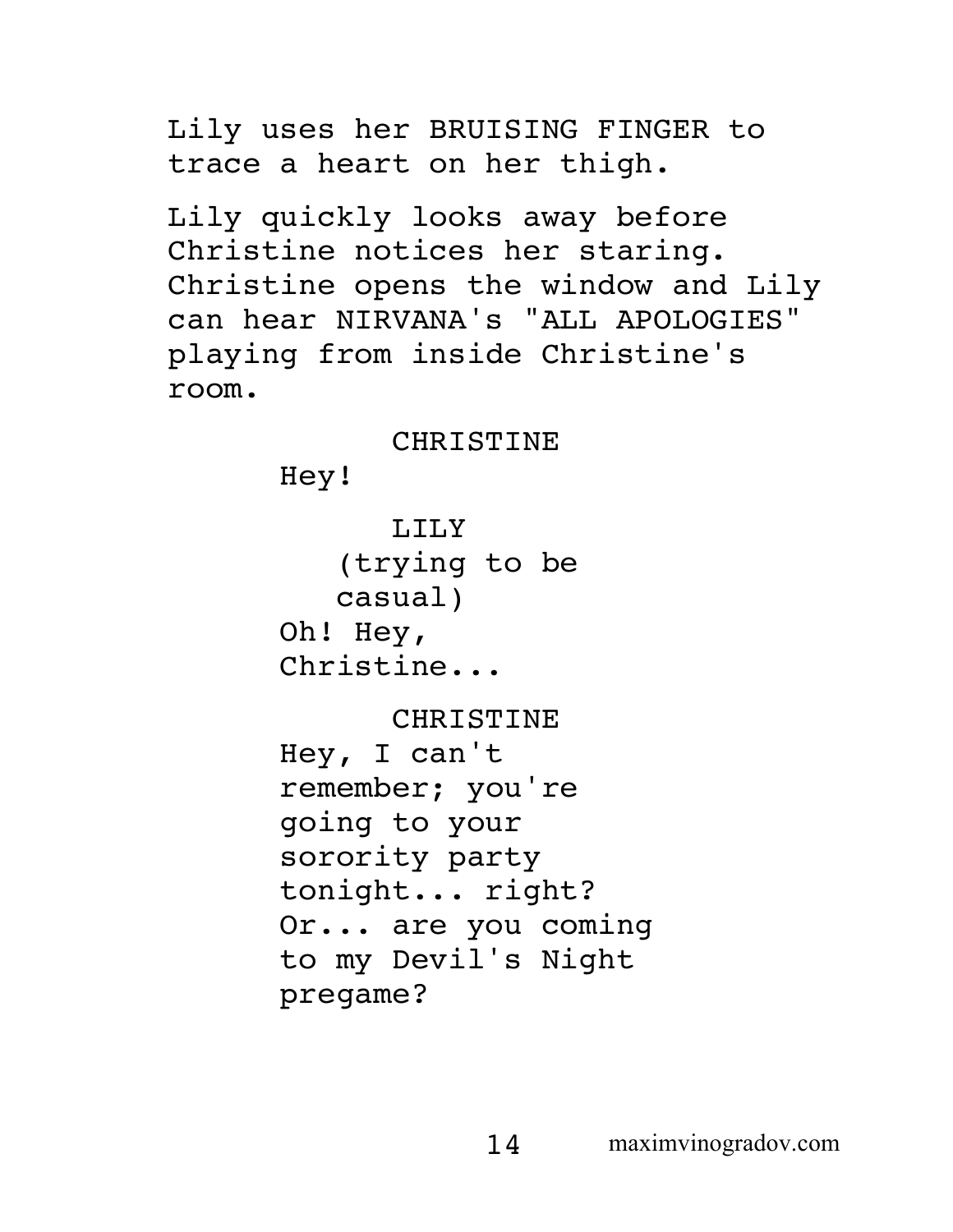"Bitchcraft?" Well, I'm not... Uh, maybe! Have to get a costume, then we'll see where the wind... winds up. Do you have one?

#### CHRISTINE

A... costume? Uh, yeah. I'm gonna be an Eclectic Witch - they do their magic independently from typical witch groups. Almost done with it. Then have some time for a cool day. Me and my *boyfriend* are gonna paint rainbows on a church -- but like, if every color was black. Then probably Kroger and protest in the meat section. Maybe go to Marks &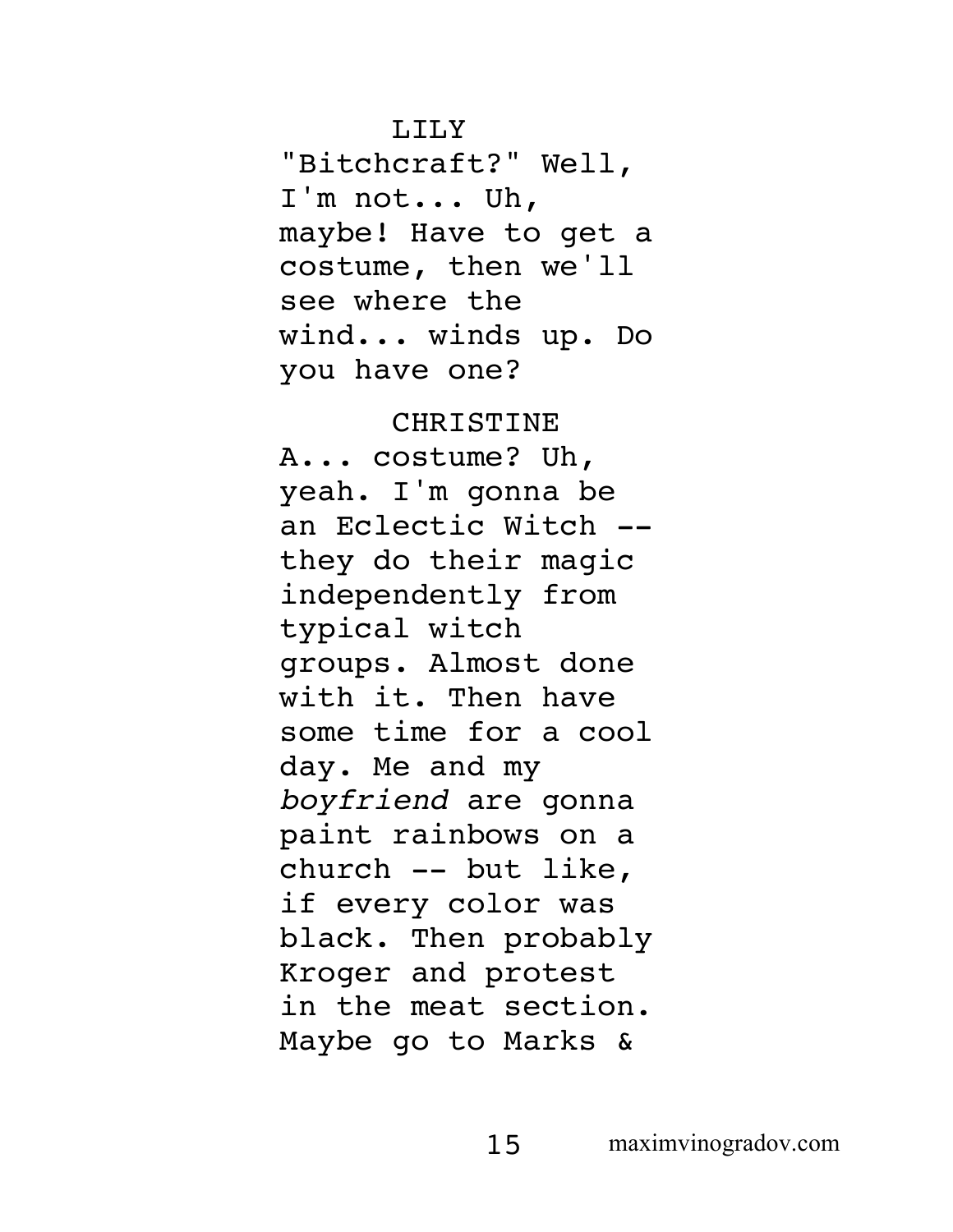Spencer -- touch everything.

LILY Right. How's your... boyfriend?

CHRISTINE Zeke sucks. I need to know if you're going cause I need to know if you have a fake.

#### LILY

Like a... false identification? Yes. Yeah! I have... two!

#### CHRISTINE

Great, my friend Amanda needs one for tonight. Give it to her before we go out. She's the one that looks like you. Like, a lot like you.

Christine's phone RINGS.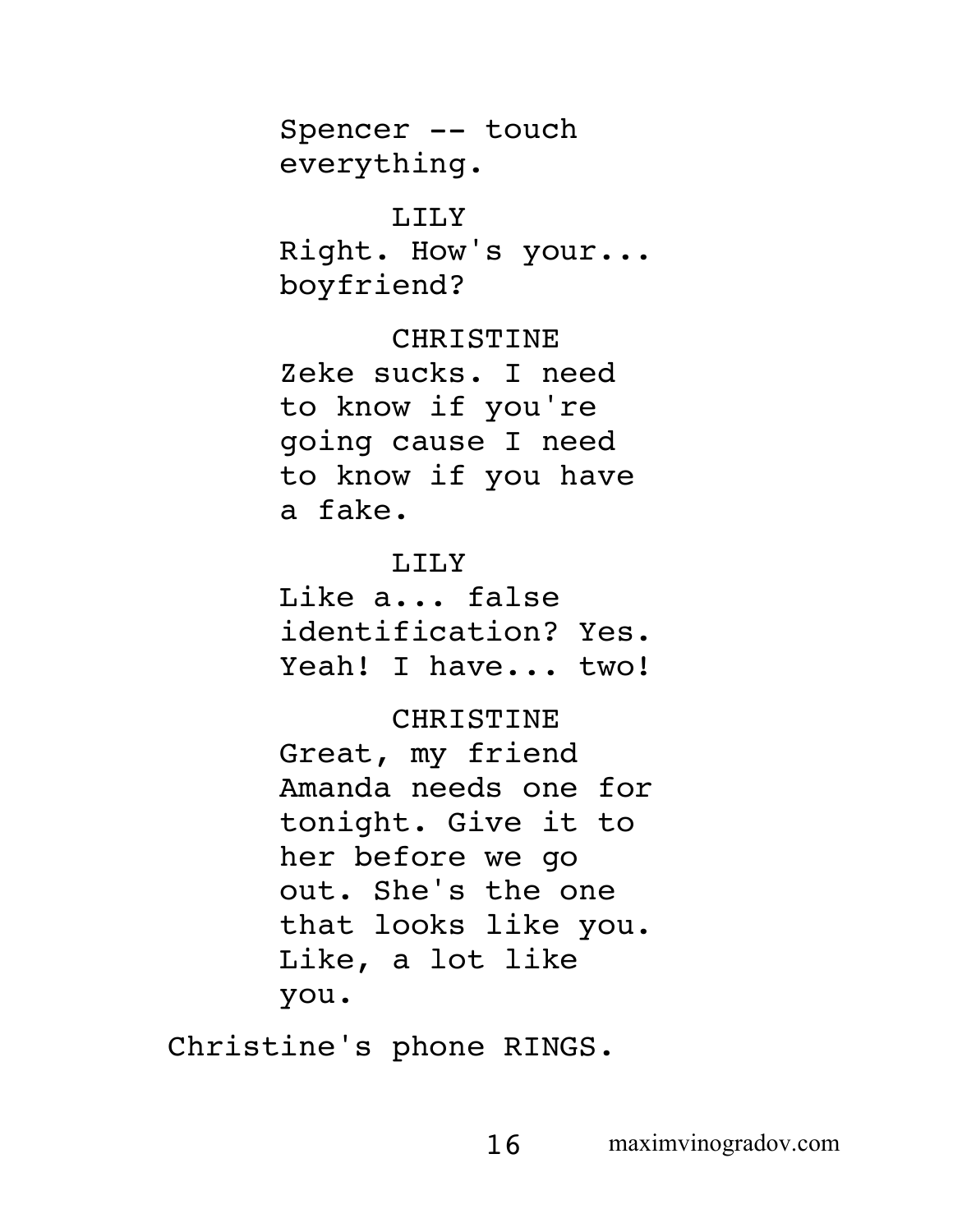**CHRISTINE** That's Zeke. Thanks for doing this.

Christine answers and ducks her head back inside.

> CHRISTINE (on phone; closing window) Hey, you got different black paints, right? No, not shades...

Lily sits alone on her windowsill.

INT. LILY'S HOUSE - UPSTAIRS -MOMENTS LATER

Lily, in the house, closes the window, not noticing Tony and Toby standing behind her.

> TONY Are you angry cause you're gay?

Lily jumps.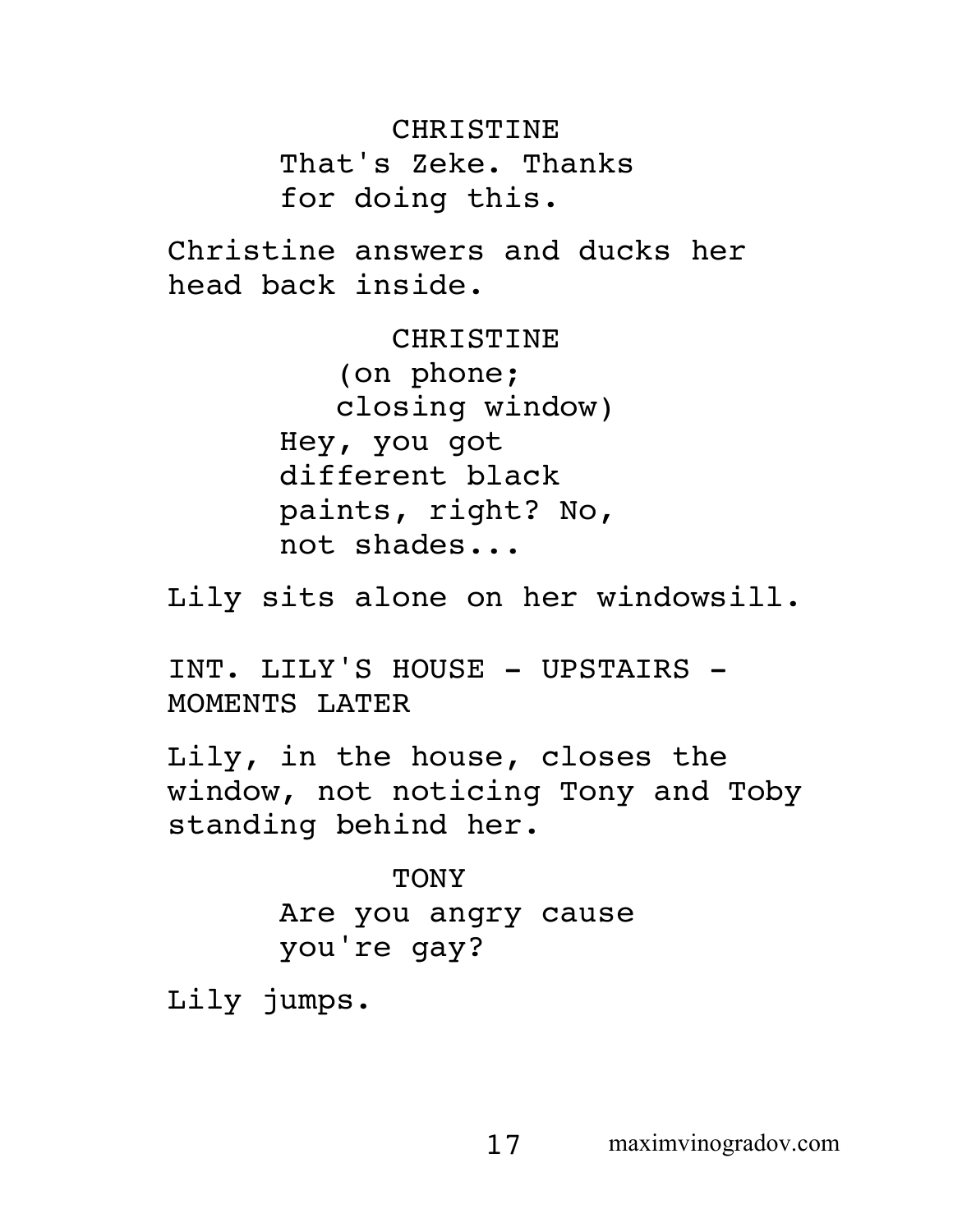What are you -- What the fuck are you doing?! Go back to your --

Lily looks to the vigil and sees the TABLE IS ON FIRE. She runs over, grabs an open CAN OF BEER, and EXTINGUISHES IT.

> TONY (to Toby) You said beer was flammable!

Toby prepares his "BUSTED" stamp.

LILY Stop... Two fakes. By tonight. Can you

two do that?

TONY Are you angry cause you're gay?

# LILY

No.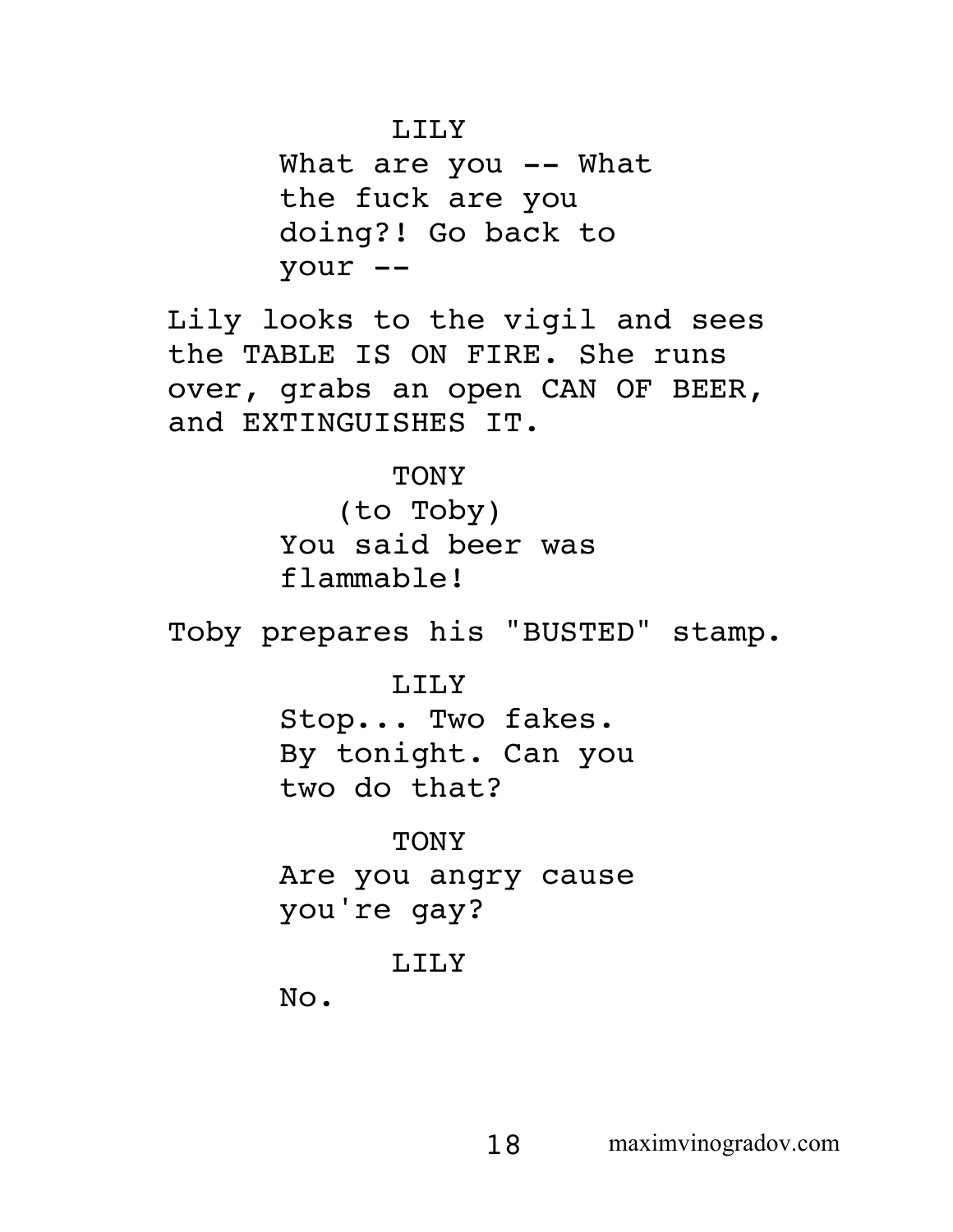TONY

Cause we read a book in high school all about that. So I can help.

LILY

I'm not!

**TOBY** 

I read two.

TONY

Not gay or not angry?

LILY

Not  $--$  ! Look, everyone is gay!

**TONY** Christine isn't.

LILY

YES, SHE IS!

**TONY** 

She has a boyfriend.

LILY YOU CAN DO BOTH! EVERYONE IS GAY!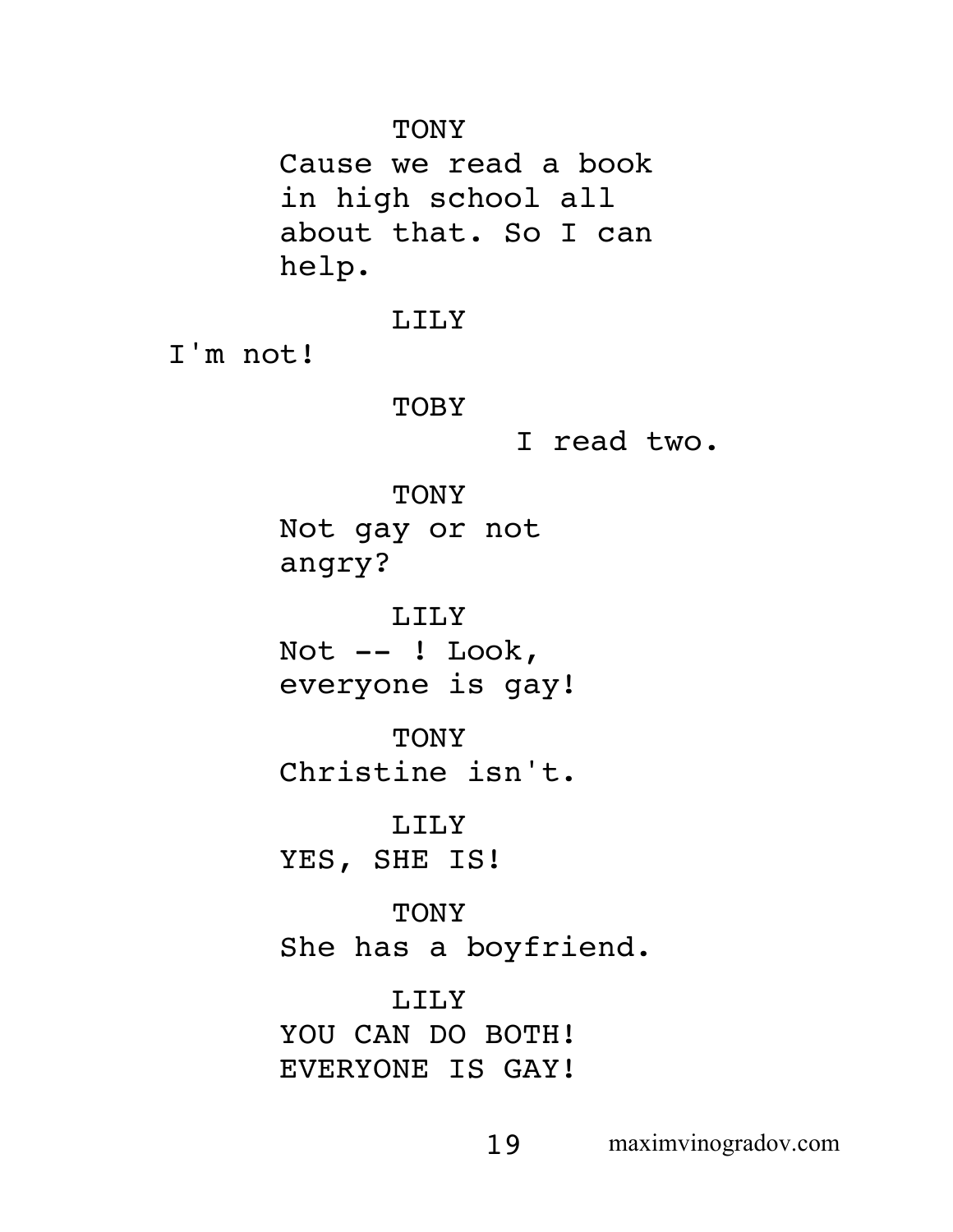LILY Can you make two fakes or not?! **TOBY** Isn't that from a song? **TOBY** I can *design* a fake. Is it a *Jim* song? The dead guy? Lily exercises patience. LILY Not Morrison. (to Tony) Toby: you have a laminator? **TOBY** Jim Morrison's dead...?! What...?! Nooo! I loved the Muppet Show!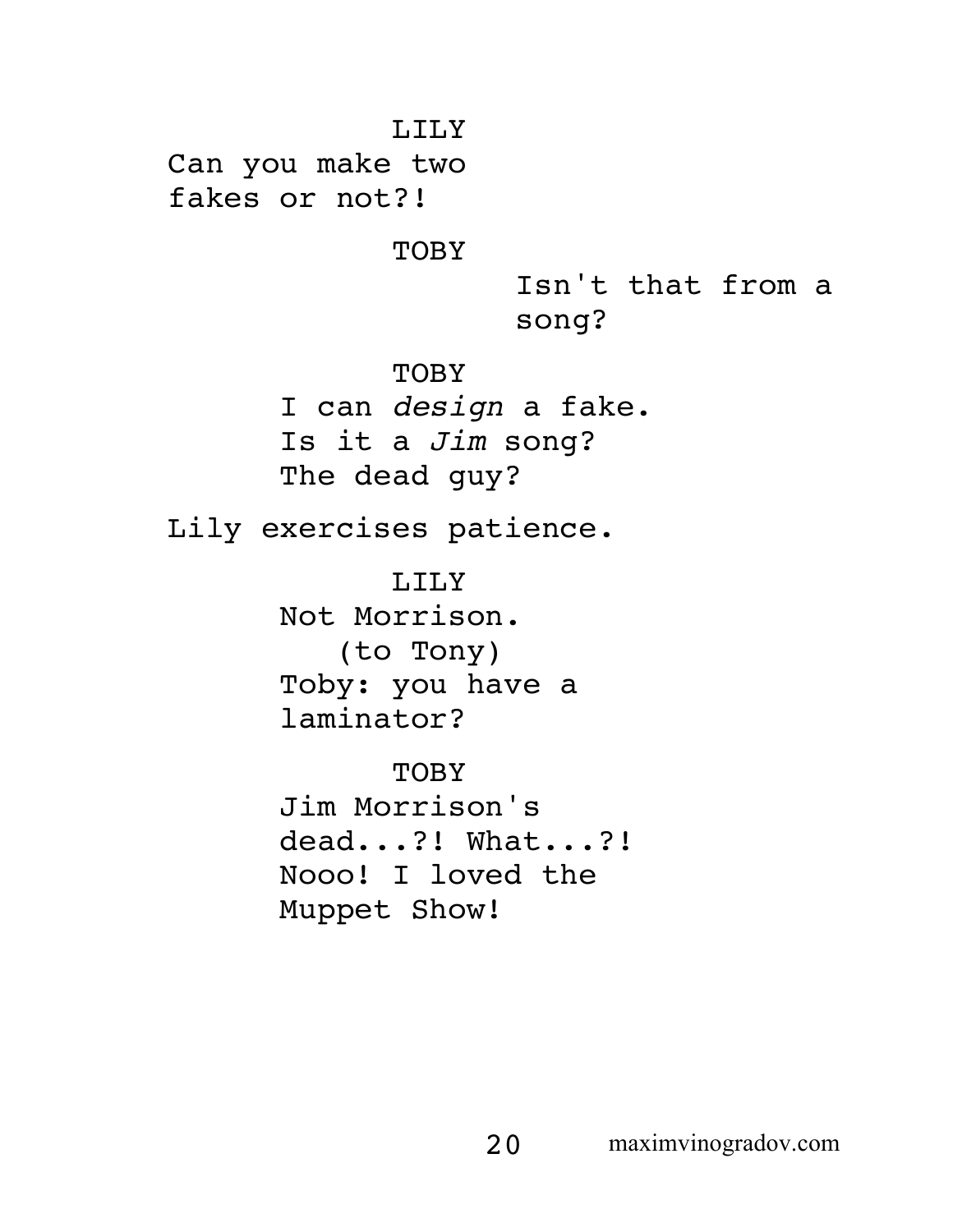21 maximvinogradov.com LILY (to Toby; fuming) You are thinking of Jim Henson, who is also dead. (to Tony) Toby: do you have a laminator? **TONY** He's Toby. I'm Tony. LILY Do you -- **TONY** From when I tried to rival Yu-Gi-Oh with my trading card game. Yes. LILY Okay. Two fakes. By tonight. Lily gets out her wallet, handing Toby her LICENSE. LILY There's your picture. "Everyone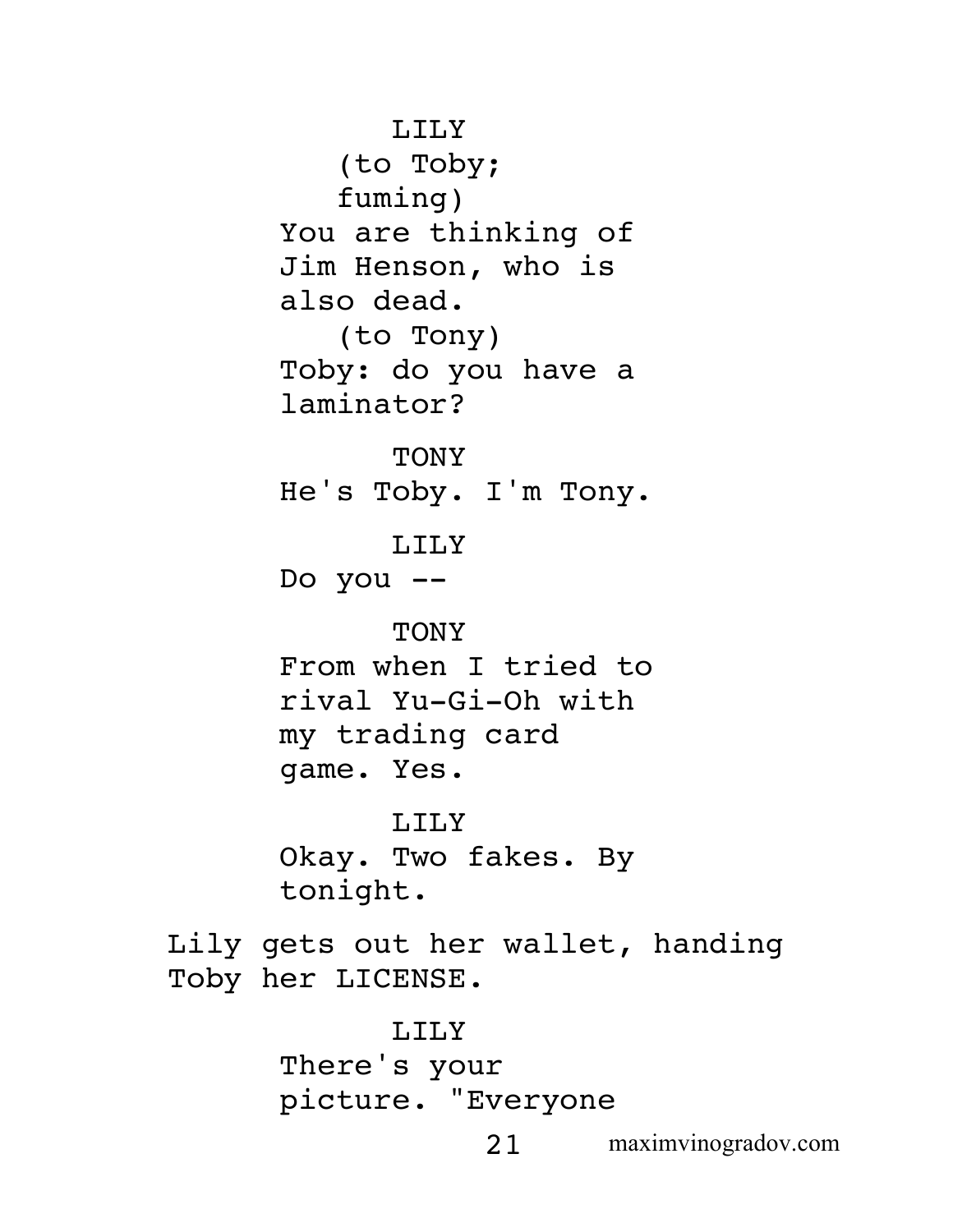is gay"'s from All Apologies. Nirvana.

TONY

Nirvanaaaa!

**TOBY** 

Nirvanaaaa!

**TOBY** 

Right! Bert Cocaine! What do you want your name to be?

LILY

What? "Lily."

**TOBY** (looking over license) I'm gonna make it something different.

LILY That's... Do "Lily." Can either of you make a witch costume?

**TOBY** We thought you were gonna be Dorothy?

22 maximvinogradov.com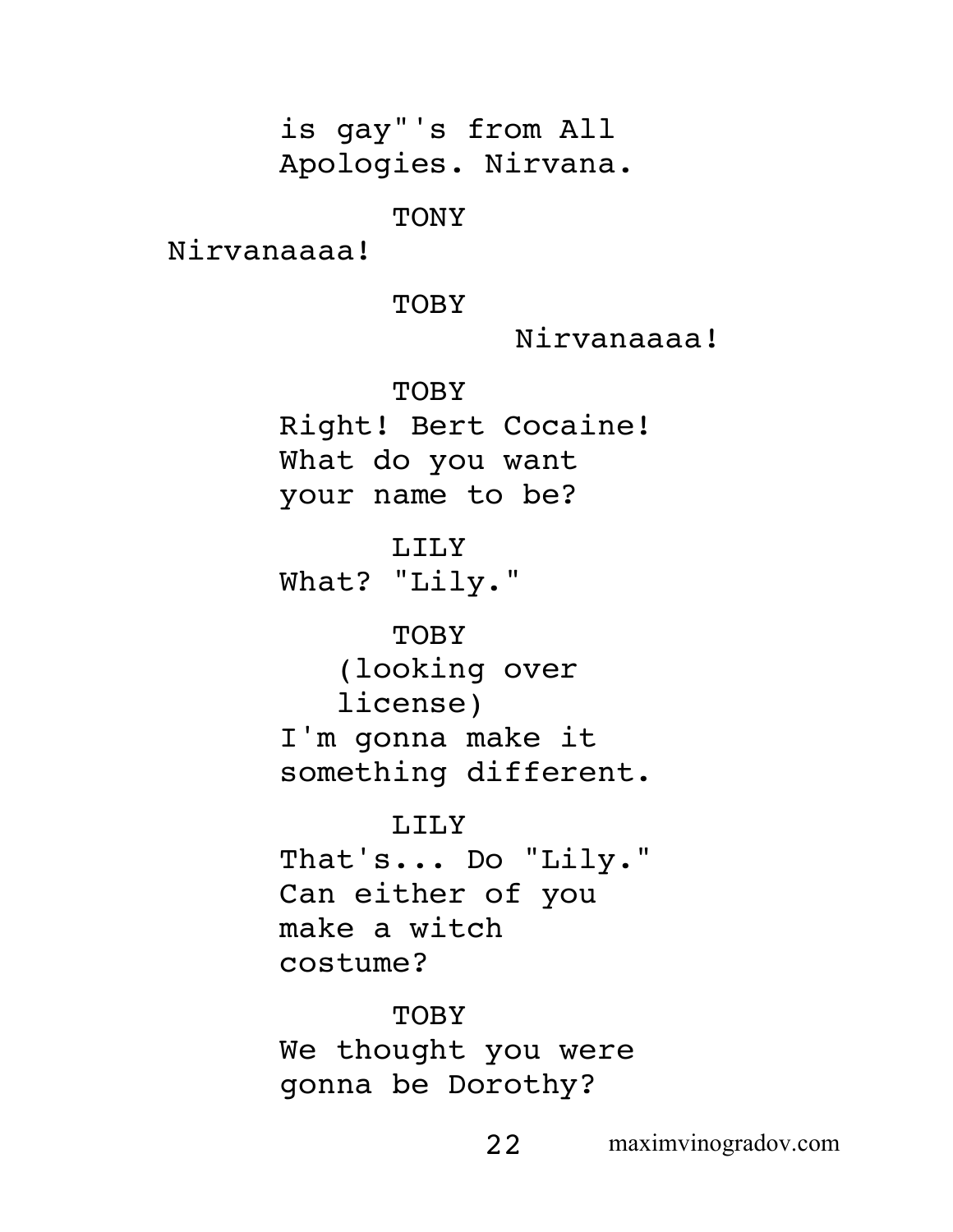#### TONY

We were making jokes about that in private because you look like Dorothy. What was wrong with the LesbiEnchantress costume?

#### LILY

I don't look like Doroth- IT WAS A WITCH!

#### **TONY**

You look exactly like Dorothy and the collar was *pretty* tight.

# **TOBY**

Oh! There's that freaky yard sale literally two houses down that's selling witch things.

# **TONY**

Oh yeah! You could do that!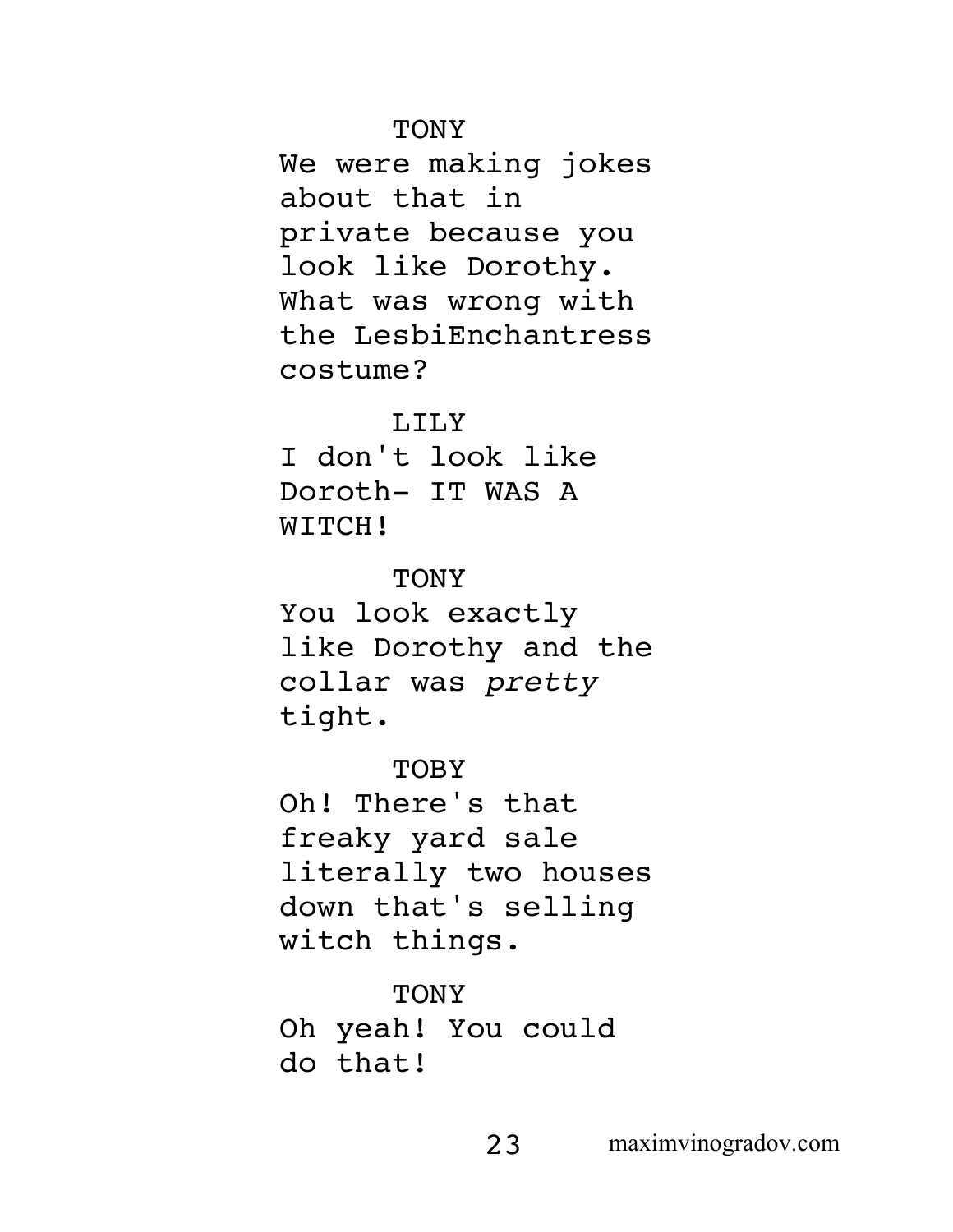#### What?

CUT TO:

# EXT. YARD SALE - MORNING

Lily walks up to the yard sale as the Odd Woman sleeps in the lawn chair. The champagne bottle is empty.

#### T.TT.Y

Hey!

The Odd Woman wakes up, grunting and looking to Lily.

> ODD WOMAN Huh... Wow. I mean, you're taller than I imagined.

# LILY

Um... I need a witch costume. The more grungy and shit the better.

ODD WOMAN You're Lilith, right?

24 maximvinogradov.com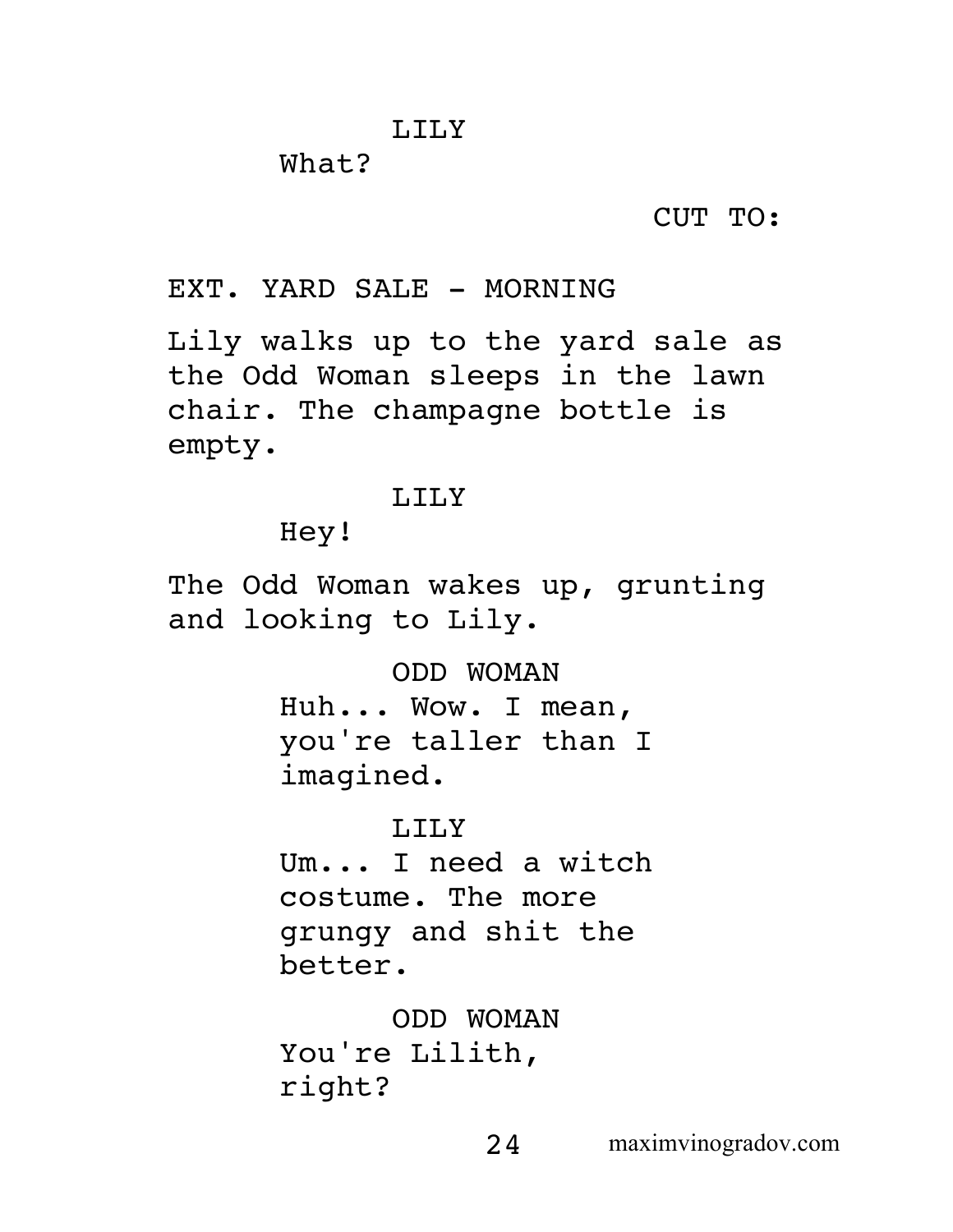Uh... Yeah. Lily. Do I...?

ODD WOMAN Something on the house for you.

The Odd Woman grabs a CROWBAR off her folding table and CRACKS THE CRATE OPEN.

> ODD WOMAN Well, it was in the attic. Not really *on* the house. It's free though. In a way.

> > LILY

Uh... (as the woman opens the crate)

Okay. Sorry, I'm gonna...

The Odd Woman pulls a MASSIVE PIGGY BANK out of the crate, labeled "FOR LILITH," heaving it to the folding table.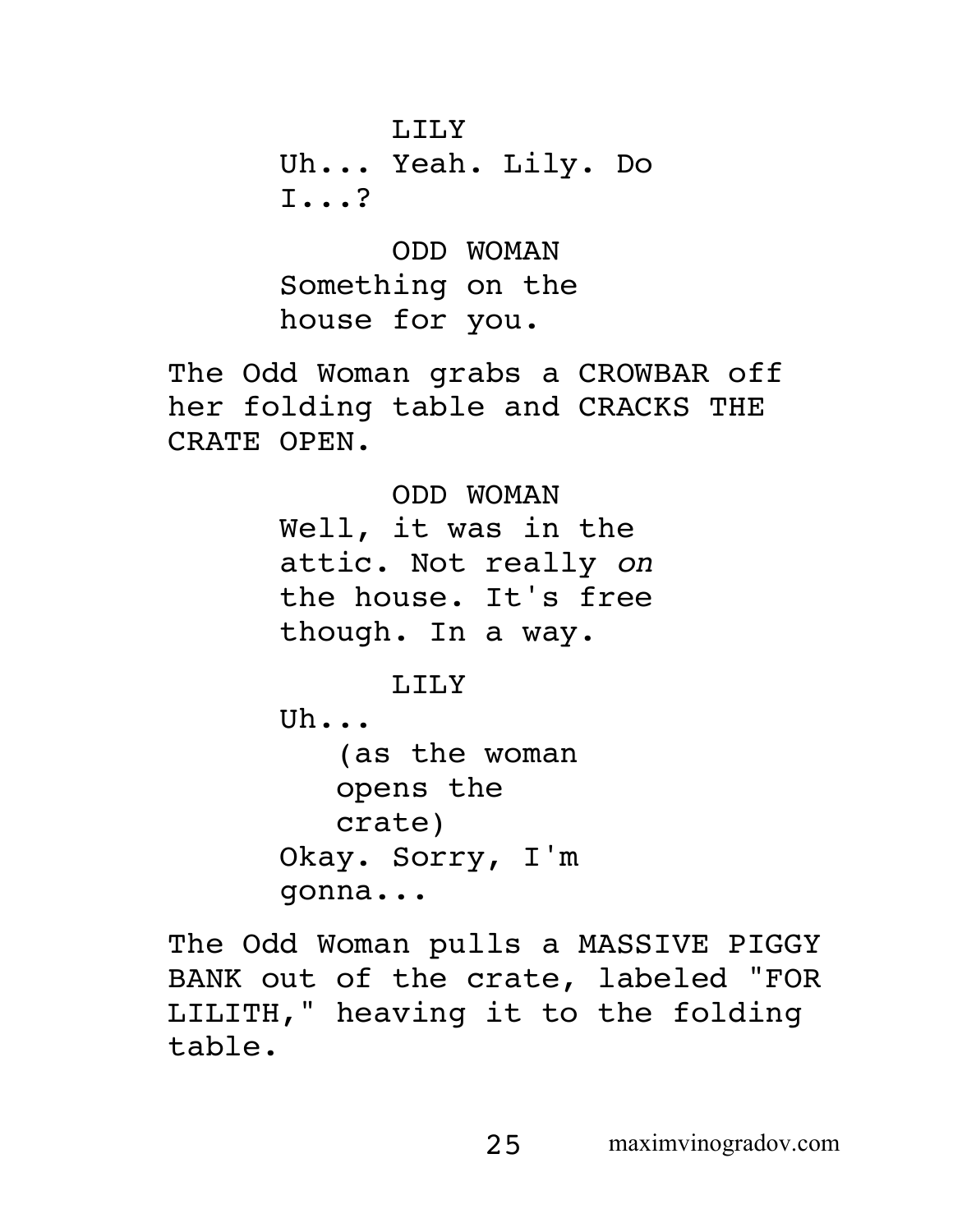ODD WOMAN (panting) Would tell you more but I'm not too sure what it is, either. And you wanted a witch costume, too?

#### LILY

 $U<sub>b</sub>$ .

The Odd Woman SHOVES THE PIGGY BANK off the table, SHATTERING IT on the driveway. Out of it spills only a PRESENT WRAPPED IN HARRY POTTER WRAPPING PAPER.

> ODD WOMAN Oh, hey, look at that. That's for you. What kinda witch?

Lily looks down to the present, confused.

> T.TT.Y Um... what is... what?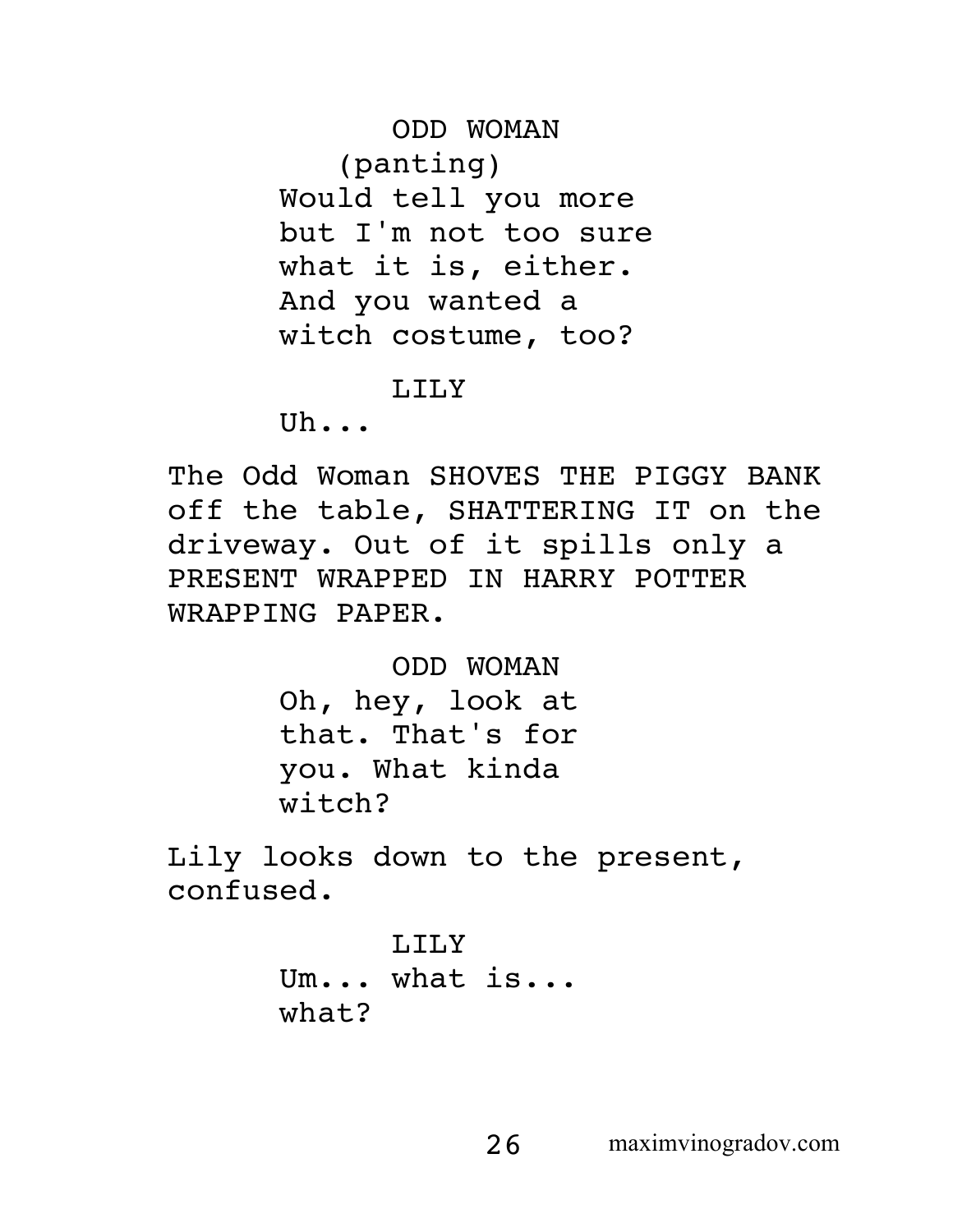ODD WOMAN Unwrap it. It's yours.

Lily pauses, then goes to pick up the present. As soon as she touches it, a voice comes out of it:

> PRESENT Don't you see?

Lily drops the present in fright, then immediately crouches to pick it up.

> LILY (to Odd Woman) Sorry! Sorry!

> ODD WOMAN Not mine. Yours. What kinda witch?

LILY Uh... I don't know. I'm sorry, I don't know what this is.

ODD WOMAN You've seen wrapping paper before,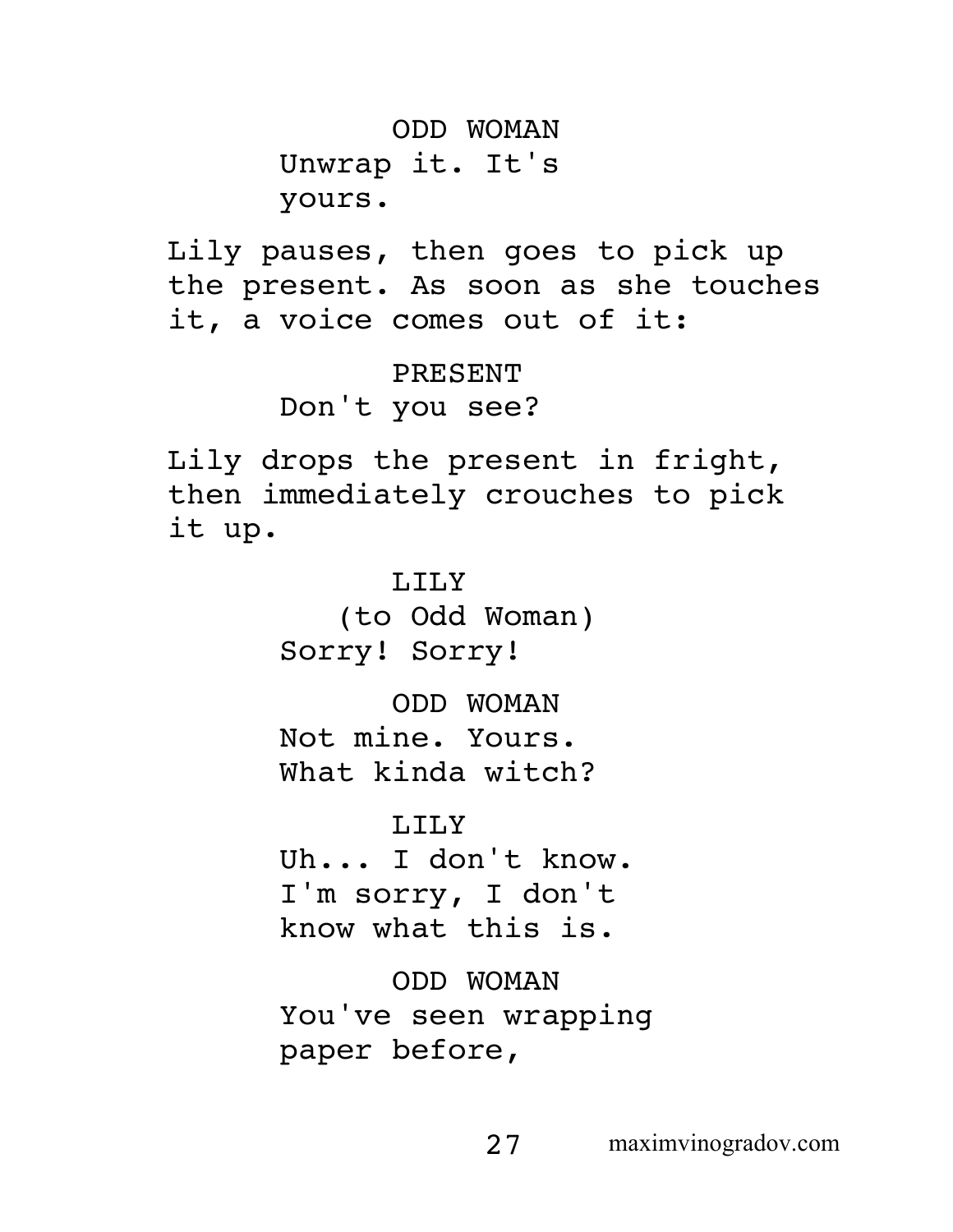haven't you? Kinda the point.

Lily inspects the present, then unwraps it:

It's a JUDY GARLAND DOLL, its box littered with HUNGARIAN TEXT. Lily looks around the box, unable to decipher any of it -- besides the audio symbols showing that the Doll talks.

Lily stares the plastic Doll in its black eyes, transfixed by them. The limbs and mouth aren't movable - its voice comes from a speaker:

> JUDY Don't you see?

ODD WOMAN I'm gonna go with a Nocturnal Witch; those are all the rage now.

The Odd Woman opens an EMPTY, BLACK CLOSET and walks into it, closing the door behind her.